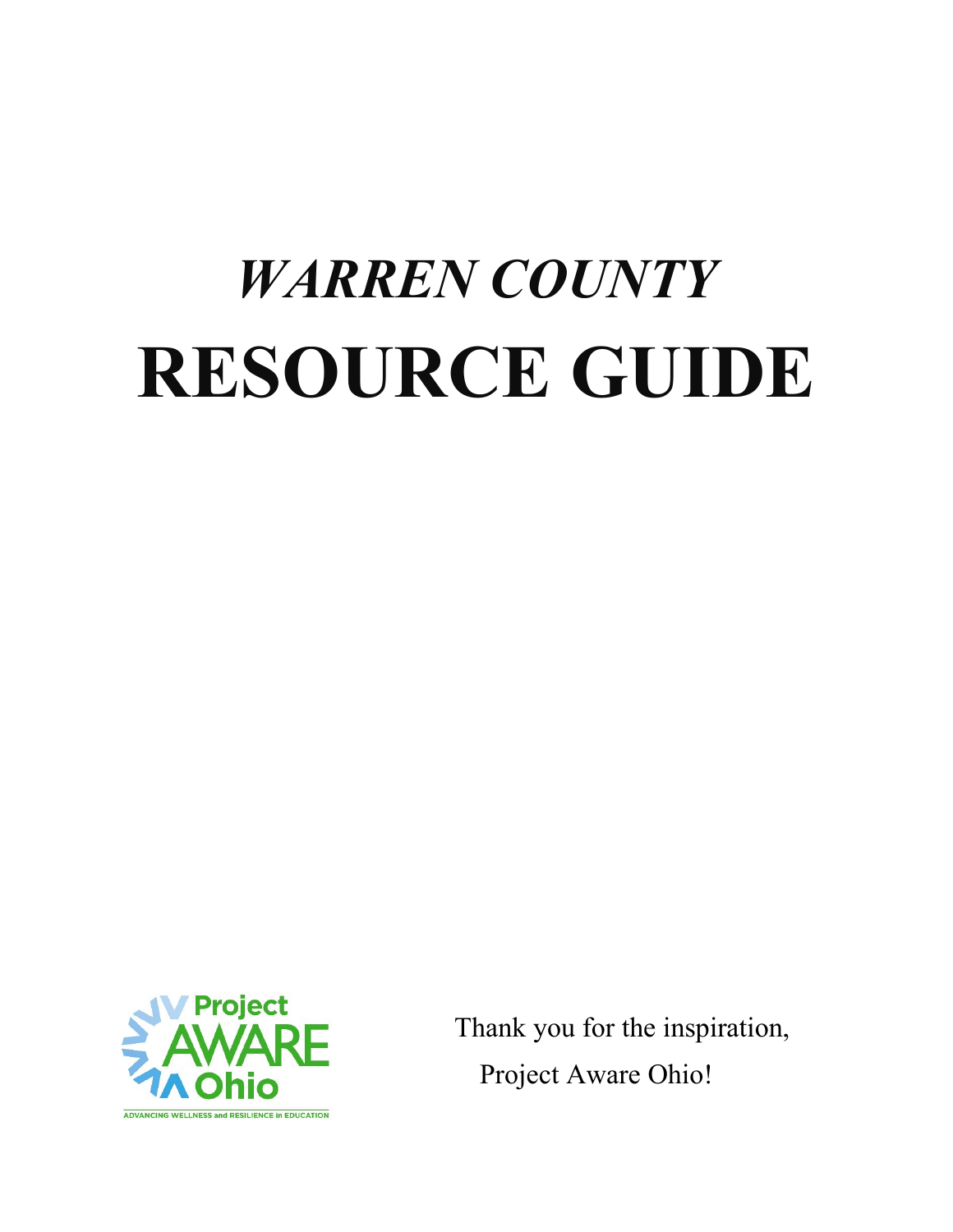## *CRISIS RESPONSE* **RESOURCES**

| Page 7 | Abuse & Rape Crisis Shelter (ARCS)                   |
|--------|------------------------------------------------------|
| Page 7 | Crisis Text Line                                     |
| Page 7 | Heroin Hopeline                                      |
| Page 7 | Mobile Response Stabilization Service (MRSS)         |
| Page 7 | National Suicide Prevention Lifeline                 |
| Page 7 | Warren County Children's Services                    |
| Page 7 | <b>Warren County Crisis Hotline</b>                  |
| Page 7 | Warren County Developmental Disabilities Crisis Line |

## *COMMUNITY* **RESOURCES**

| Page 8  | 4C for Children                        |
|---------|----------------------------------------|
| Page 8  | A Brush of Hope                        |
| Page 8  | <b>Abilities First</b>                 |
| Page 8  | <b>Beech Acres Parenting Center</b>    |
| Page 9  | Building Blocks for Kids               |
| Page 9  | Child Advocacy Center of Warren County |
| Page 9  | Cinderella's Closet                    |
| Page 9  | Catholic Charities of Ohio             |
| Page 9  | Fernside                               |
| Page 10 | Good Neighbor Pharmacy                 |
| Page 10 | Hannah's Treasure Chest                |
| Page 10 | Heavenward Farm & Horsemanship, Inc.   |
| Page 10 | <b>Imagination Library</b>             |
| Page 10 | Ohio Means Jobs                        |
|         |                                        |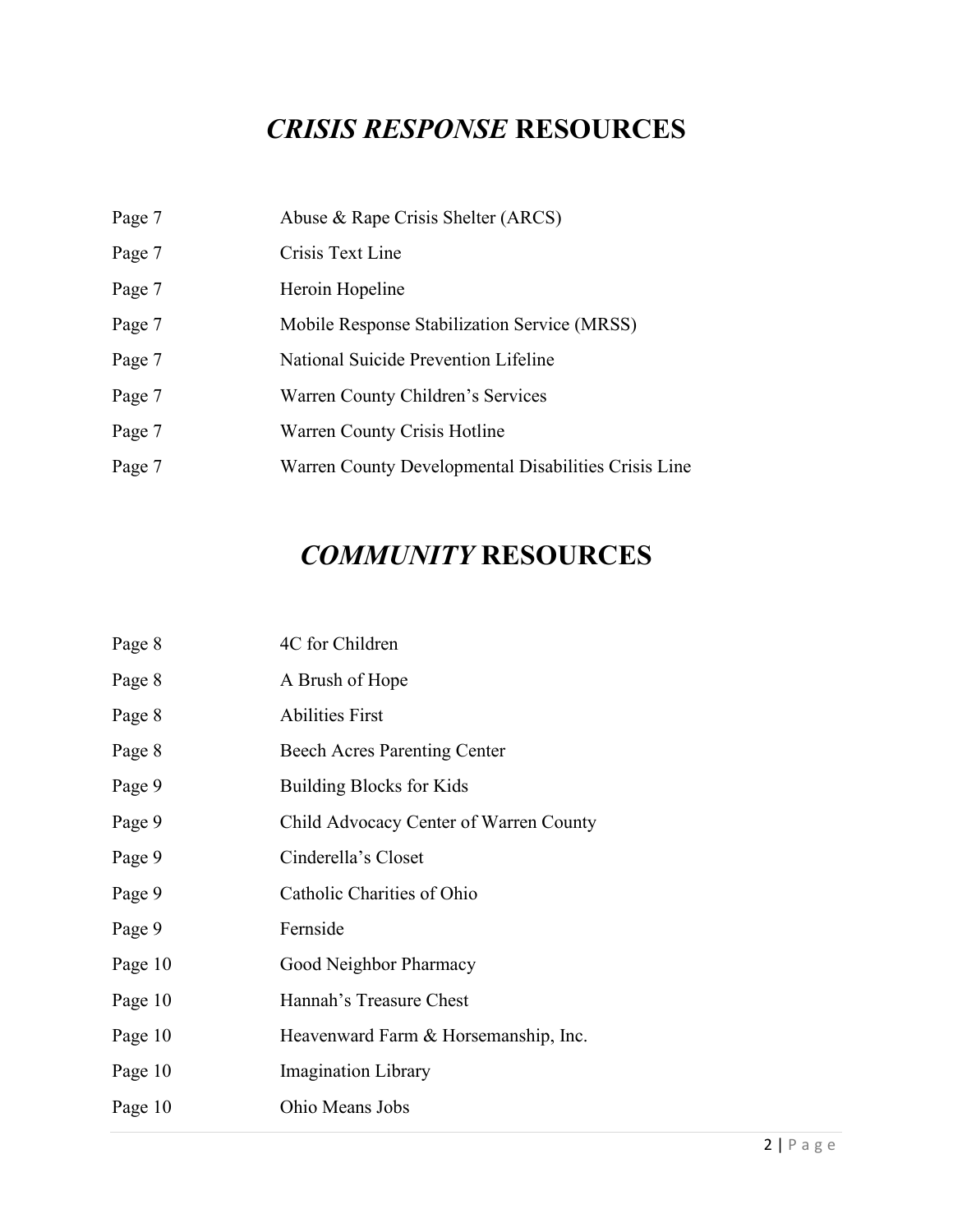| Page 11 | Paige's Princesses                               |
|---------|--------------------------------------------------|
| Page 11 | The Parent Project                               |
| Page 12 | Parents and Teachers as Allies (NAMI of SW Ohio) |
| Page 12 | Parker's Purpose                                 |
| Page 12 | <b>PLAN</b> of Southwest Ohio                    |
| Page 12 | Safe Families for Children                       |
| Page 12 | <b>Shoe Shine Mission</b>                        |
| Page 12 | Tabitha's Closet                                 |
| Page 12 | United Way                                       |
| Page 13 | Warren County Community Services/Family Services |
| Page 13 | <b>Warren County Educational Service Center</b>  |
| Page 13 | Warren County Veteran's Services                 |

## *COUNSELING* **RESOURCES**

| Page 14 | 3C Counseling & Consulting                       |
|---------|--------------------------------------------------|
| Page 14 | A Ray of Hope                                    |
| Page 14 | <b>Access Counseling Services</b>                |
| Page 14 | Adolescent Substance Abuse Programs, INC. (ASAP) |
| Page 14 | Agape Counseling Center                          |
| Page 15 | <b>Beckett Springs</b>                           |
| Page 15 | <b>Cancer Family Care</b>                        |
| Page 15 | Centerpoint Health                               |
| Page 15 | Children's Diagnostic Center                     |
| Page 15 | Cincinnati Children's Medical Center             |
| Page 16 | <b>Community Behavioral Health</b>               |
| Page 16 | Companions on a Journey                          |
| Page 16 | Compass Point                                    |
|         |                                                  |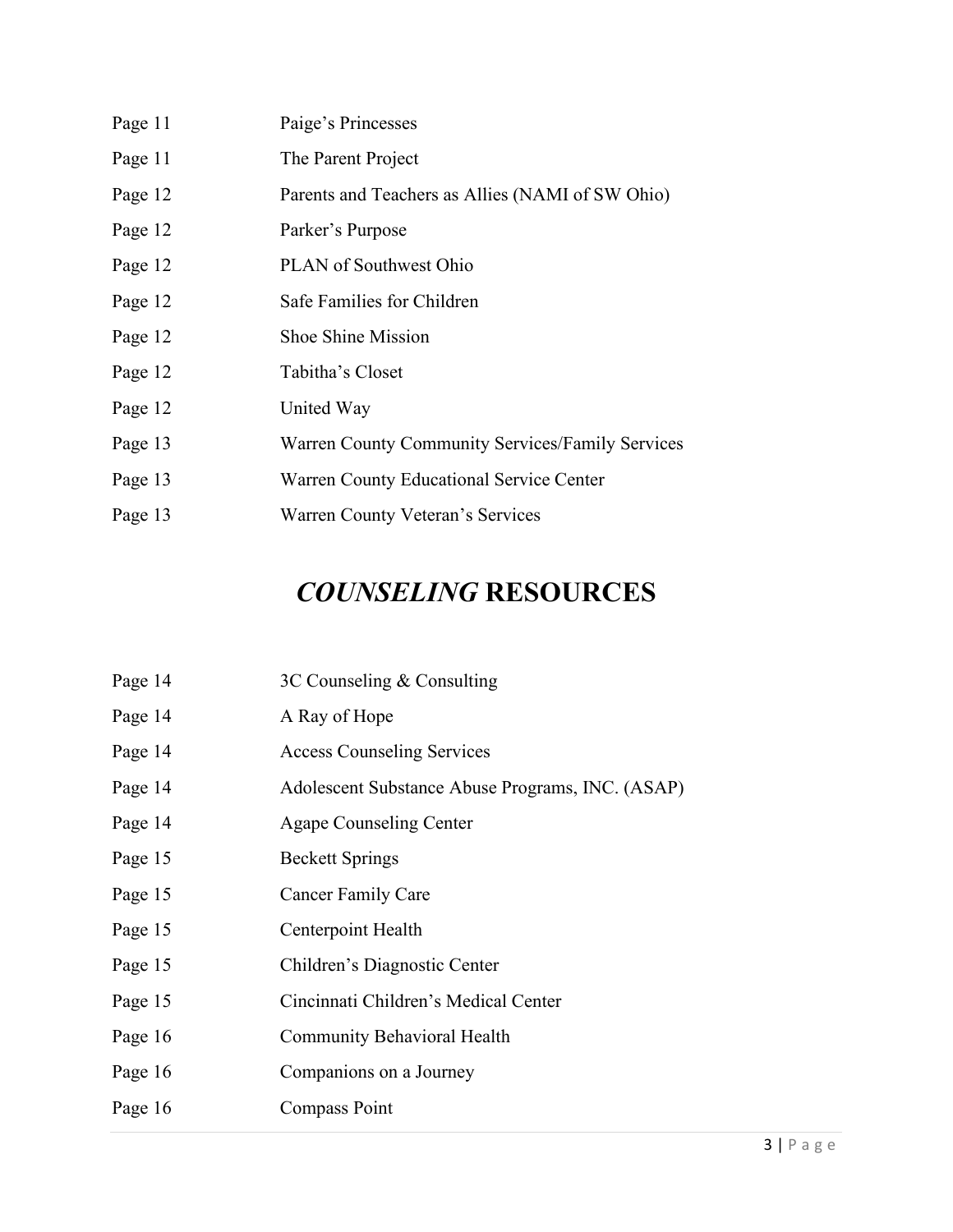| Page 16 | Deerfield Township Family Counseling Center             |
|---------|---------------------------------------------------------|
| Page 16 | Eating Recovery of Cincinnati                           |
| Page 16 | Focus on Youth                                          |
| Page 17 | Hope Restored                                           |
| Page 17 | Journey Well                                            |
| Page 17 | LeeSide Wellness                                        |
| Page 17 | <b>Lifeway Counseling Centers</b>                       |
| Page 17 | Lindner Center of Hope                                  |
| Page 18 | Lindner Center of Hope, Hope Center North               |
| Page 18 | Mason Family Counseling and Ohio Counseling             |
| Page 18 | <b>NYAP</b>                                             |
| Page 18 | Sandy Hook Promise                                      |
| Page 18 | Serenity Counseling for All Ages                        |
| Page 19 | Solutions Community Counseling & Recovery Centers       |
| Page 19 | South Community Positive Health Options                 |
| Page 19 | <b>SYMATREE</b>                                         |
| Page 19 | <b>Talbert House</b>                                    |
| Page 20 | The Counseling and Cooperative Parenting Center of Ohio |
| Page 20 | The Nest                                                |
| Page 20 | Violence Free Coalition                                 |

## *FOOD* **RESOURCES**

| Page 21 | Joshua's Place |
|---------|----------------|
|         |                |

- Page 21 Kings Local Food Pantry
- Page 21 Lebanon Food Pantry
- Page 21 Mason Food Pantry
- Page 21 The Pantry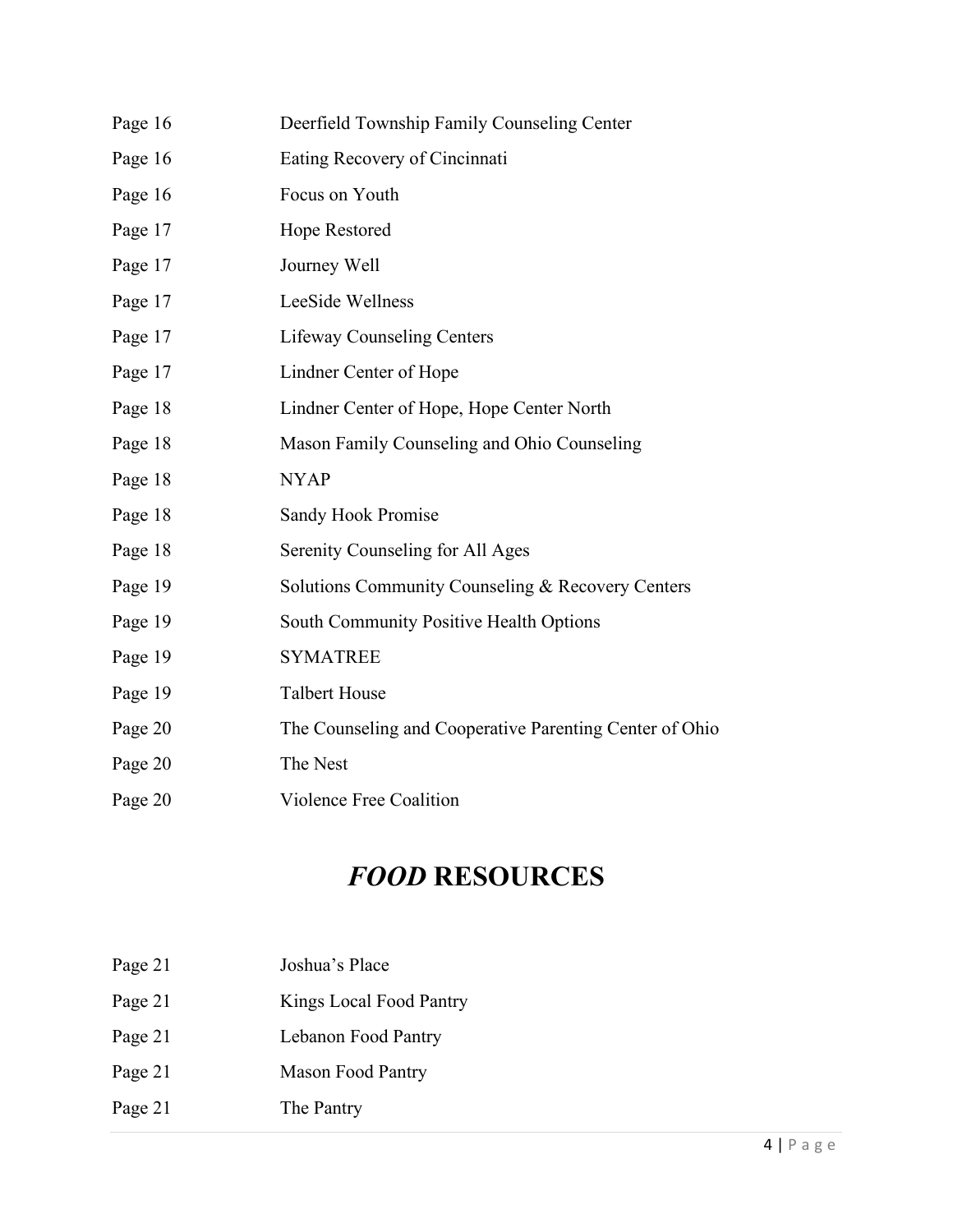- Page 21 Schuh Center Food Pantry
- Page 21 Shared Harvest

## *FOSTER/KINSHIP* **RESOURCES**

- Page 22 Beech Acres Kinship Connections
- Page 22 Bridges
- Page 22 Focus on Youth
- Page 22 Hope's Closet
- Page 22 Joshua's Place
- Page 23 Kinship Cares Program
- Page 23 NECCO
- Page 23 SAFY
- Page 23 The Magnolia Resource
- Page 23 The One Way Farm
- Page 24 Warren County Children's Services

## *HOMELESS* **RESOURCES**

| Page 25 | F.A.I.T.H. Emergency Services              |
|---------|--------------------------------------------|
| Page 25 | Home Emergency Assistance Program (HEAP)   |
| Page 25 | Hope House Shelter for Men                 |
| Page 25 | Hope House Center for Women and Children   |
| Page 25 | Interfaith Hospitality Network             |
| Page 26 | Lighthouse Shaekley Center for Youth/Mecum |
| Page 26 | National Runaway Hotline                   |
| Page 26 | New Housing Ohio                           |
| Page 26 | Shalom Shelter                             |
| Page 26 | Warren County Metropolitan Authority       |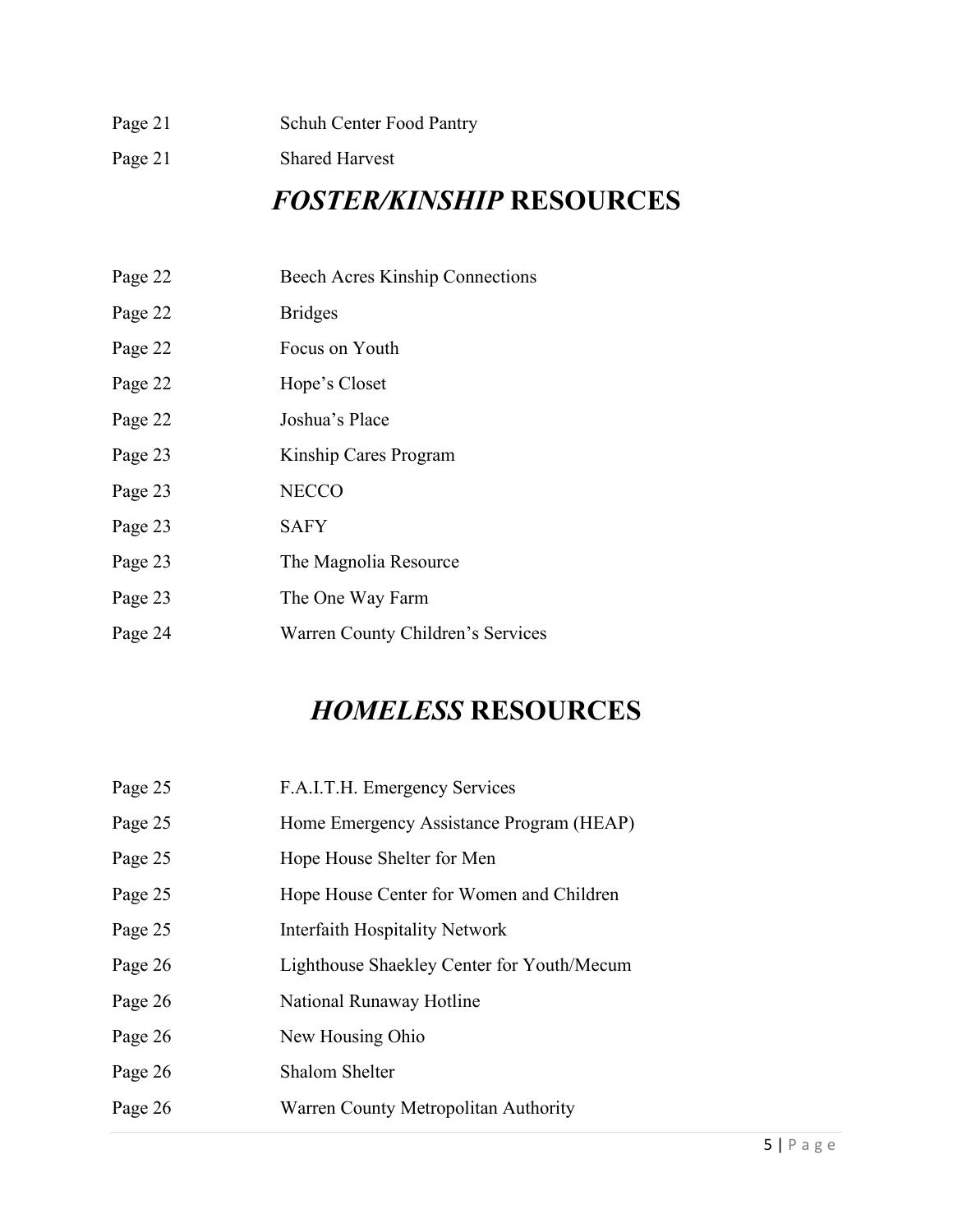## *JUSTICE-INVOLVED* **RESOURCES**

- Page 27 Big Brothers/Big Sisters
- Page 27 CASA
- Page 27 Warren County Probation Officers

## *DIFFERENT ABILITIES* **RESOURCES**

- Page 28 Caregiver Assist Network
- Page 28 Easter Seals
- Page 28 Head Start
- Page 28 Help Me Grow
- Page 28 May We Help
- Page 29 Production Services Unlimited
- Page 29 Project Search
- Page 29 Special Olympics
- Page 29 Transitional Living Classroom
- Page 29 Warren County Board of Developmental Disabilities
- Page 29 Warren County Transit

## *MIGRANT & ESL/ELL* **RESOURCES**

- Page 30 Accuracy Now
- Page 30 Adult New Learners
- Page 30 Catholic Charities of Ohio
- Page 30 Refugee Connect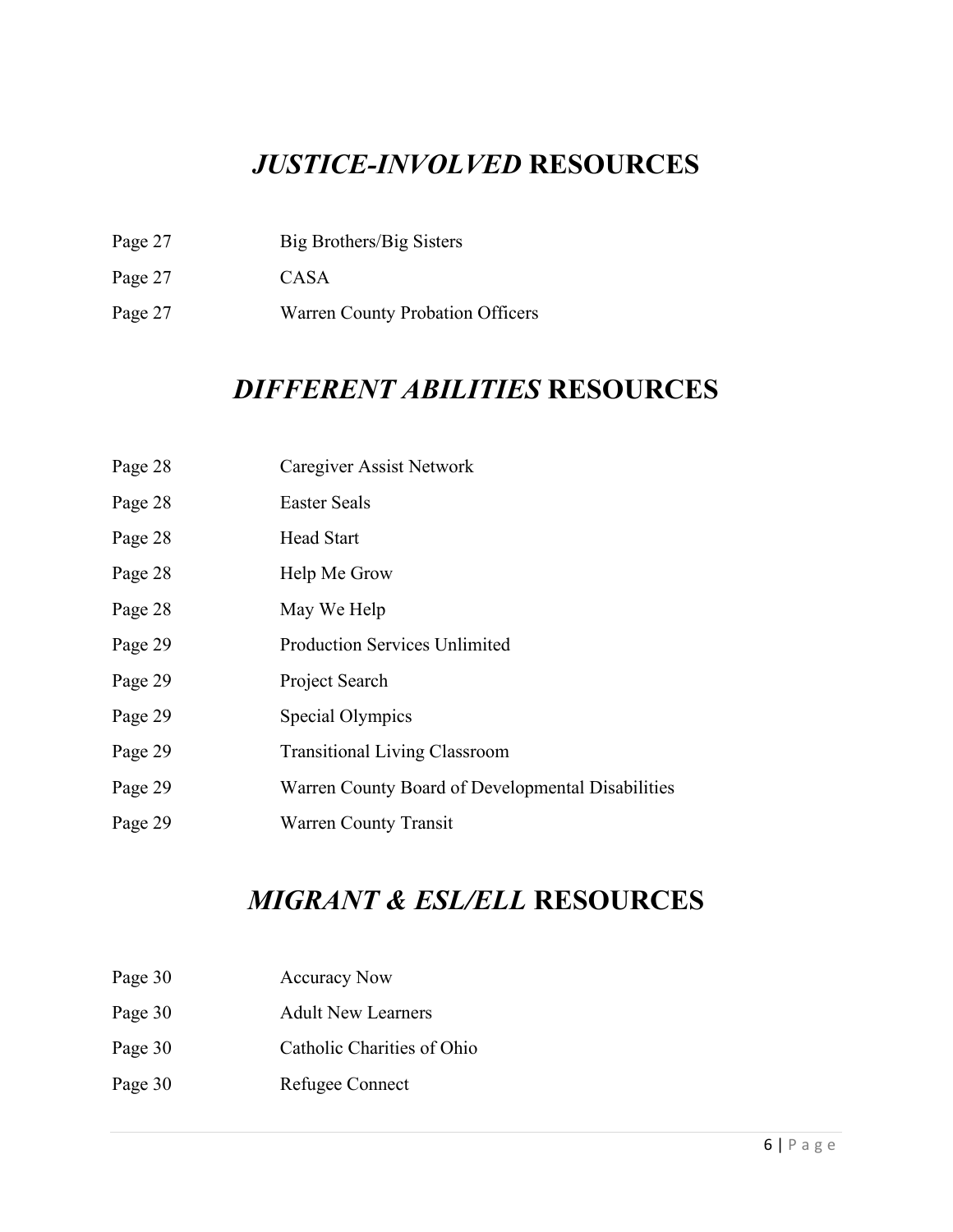Page 30 Talking Points

## *CRISIS RESPONSE* **RESOURCES**

#### **Abuse & Rape Crisis Shelter** [www.arcshelter.com](http://www.arcshelter.com/) *Immediate response, shelter, counseling, and care to domestic abuse victims.*

**Crisis Text Line** "4HOPE" to 741 741 [www.crisistextline.org](http://www.crisistextline.org/) *No cost (standard text rates apply) 24/7 crisis counselors provided anywhere in the U.S.*

#### **Heroin Hopeline**

(877) 695-6333 [www.heroinhopeline.org](http://www.heroinhopeline.org/) *No cost support provided to addicts and their loved ones.*

#### **Mobile Response Stabilization Service (MRSS)**

877-695-6333 [www.wraparoundohio.org](http://www.wraparoundohio.org/) *Mental Health response team as an alternative to calling 9-1-1.*

#### **National Suicide Prevention Lifeline**

(800) 273-8255 [www.suicidepreventionlifeline.org](http://www.suicidepreventionlifeline.org/) *No cost 24/7 support available to anyone.*

**Warren County Children Services** (513) 695-1546 Hotline: (513)695-1600

### **Warren County Crisis Hotline**

(877) 695-6333 [www.mhrsonline.org](http://www.mhrsonline.org/) *Trained crisis counselors available 24/7*

**Warren County Developmental Disabilities Crisis Line** (800) 800-6847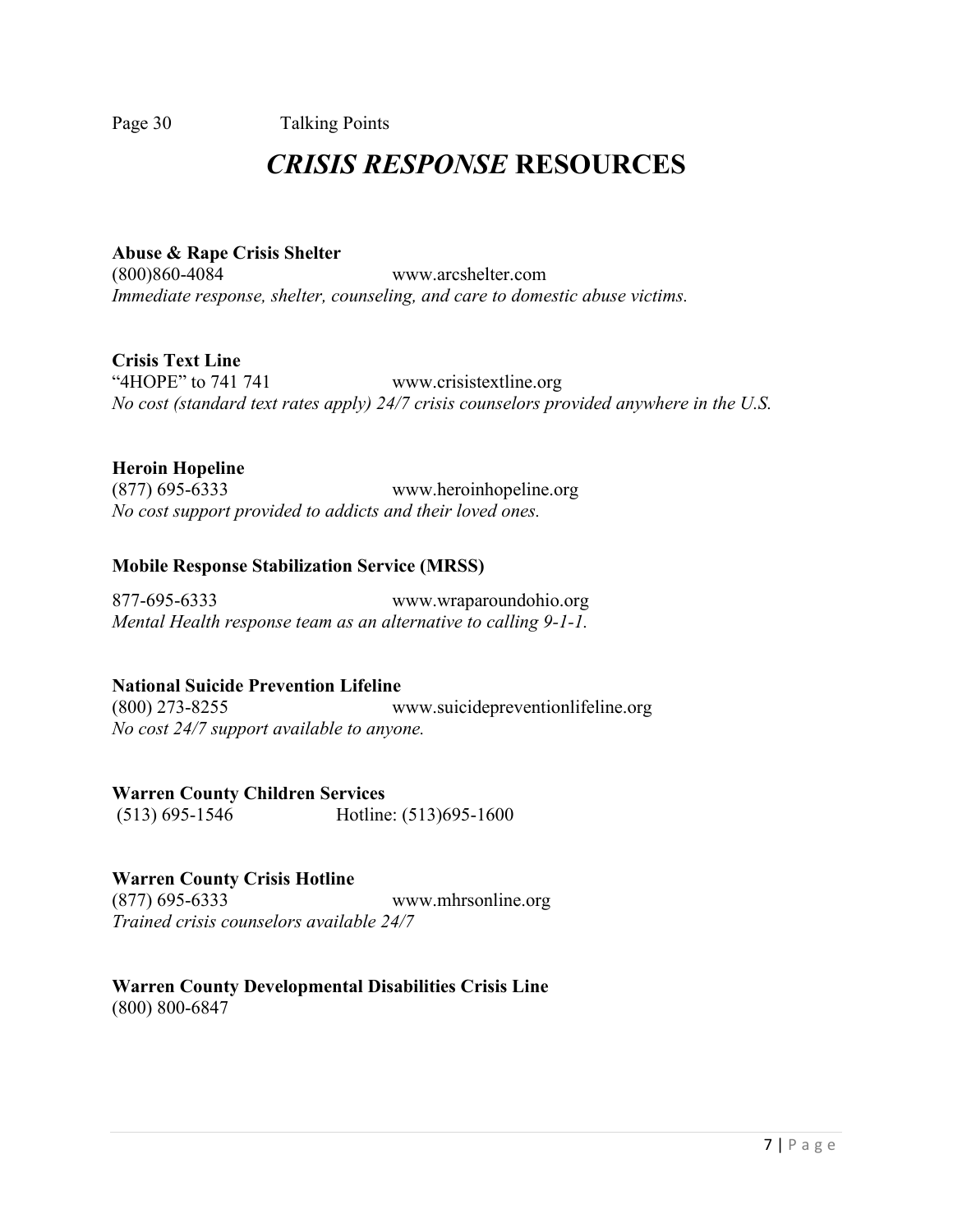## *COMMUNITY* **RESOURCES**

### **4C for Children** Families **Families Families Families Families Families Families**

(800) 256- 1296 www.4cforchildren.org

- Offers free childcare referrals both online, in-person, phone, or email.
- Helps parents understand how to find and choose a quality provider.

#### **A Brush of Hope** Children & Adolescents

(513) 505-9190 [www.abrushofhope.org](http://www.abrushofhope.org/)

• Organization designed to encourage children to make positive changes in their lives through their art and creativity.

| <b>Abilities First</b> |                        | Adolescents/Adults      |
|------------------------|------------------------|-------------------------|
| $(513)$ 423-9496       | www.abilitiesfirst.org | info@abilitiesfirst.org |

- Autism Learning Center
- Friends in STEP Social Thinking, Executive Function, & Physical Fitness.

**Beech Acres Parenting Center** Families, Kinship, Mental Health Diagnosis, Fathers (513) 231- 6330 www.beechacres.org

- Parent Coaching One-on-one consultations and personalized plans. Learn to identify strengths and successes, examine barriers, clarify goals, and develop practical solutions.
- Parenting "The Love & Logic Way" Parenting program
- Kinship Care Coordinator provides relatives/friends caring for a child with support to navigate the courts and community resources. See Foster/Kinship Care Section.
- Family Peer Support Program Parenting specialists that help connect families to community resources and services.
- Therapeutic Mentoring Trained adult mentors work to develop behavioral skills in children aged 7-7 with a mental health diagnosis.
- Fathers are a Factor 4-week program for dad's wanting to build a strong foundation with their children.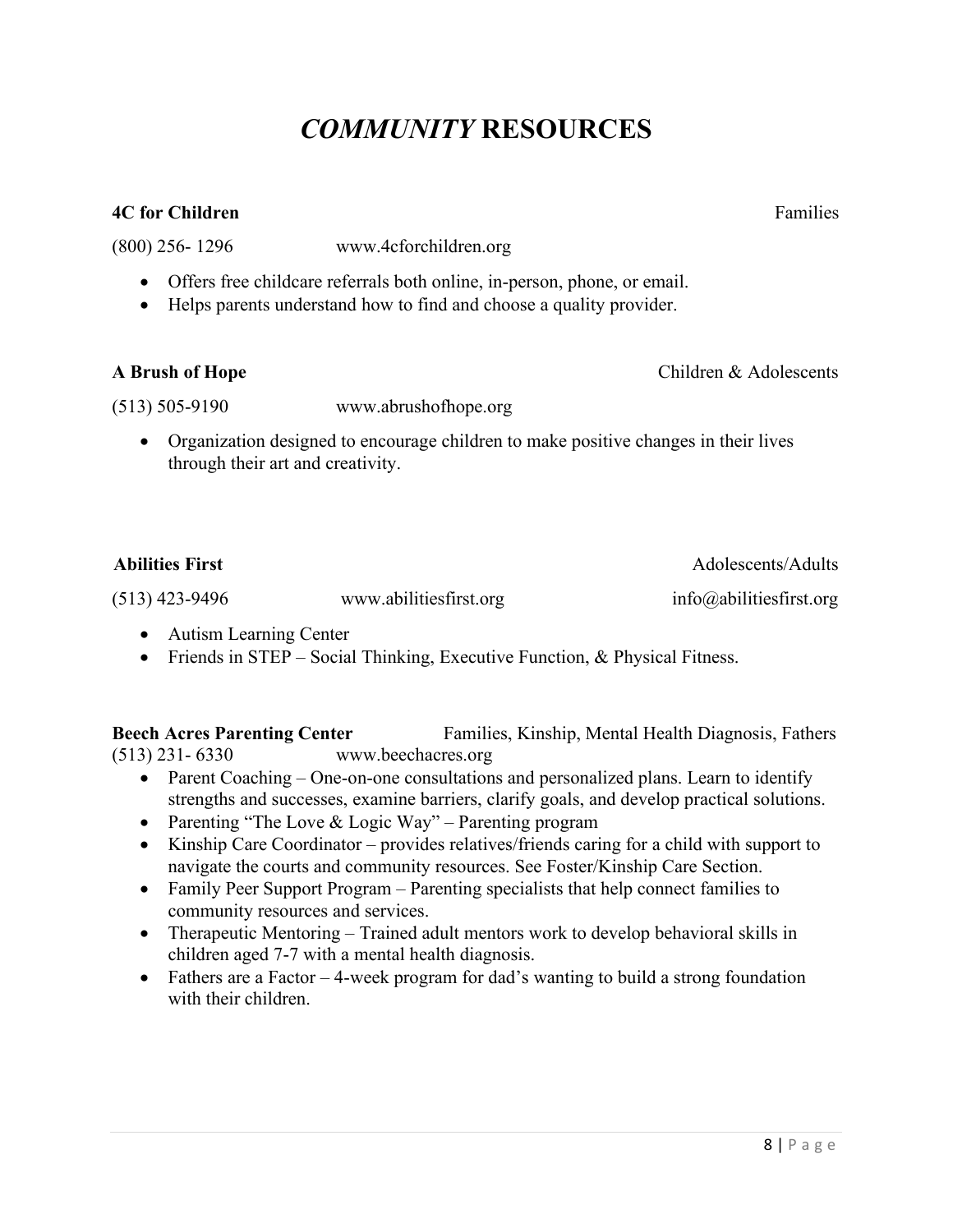#### **Building Blocks for Kids** Children

(513) 770-2900 [www.bb4k.org](http://www.bb4k.org/)

• Provides grants for medical expenses not covered by insurance for children 18 and younger, in the greater Cincinnati community.

#### **Child Advocacy Center of Warren County** Children

(513) 695-3100

• Child-focused, facility-based program in which representatives from many disciplines (law enforcement, mental health, child protection, prosecution, medical, and victim advocacy) work together, conducting child interviews and making joint decisions about investigation, treatment, management, and prosecution of child abuse.

| Adolescents                     |
|---------------------------------|
| info@cinderellasclosetcincy.com |
|                                 |
|                                 |
| Anyone                          |
|                                 |
| pbolden@ccswoh.org              |
|                                 |
|                                 |
|                                 |
|                                 |
|                                 |
|                                 |
|                                 |
|                                 |
|                                 |
|                                 |
|                                 |

(513) 246-9140 [www.fernside.org](http://www.fernside.org/)

- Groups for children, ages 3-18, grieving the death of a family member or friend. Parent/guardians also attend support groups.
- School program provides on-site support camp program.
- Crisis response provided to schools and other organizations.
- Community outreach and education.

**Fernside** Grief-stricken People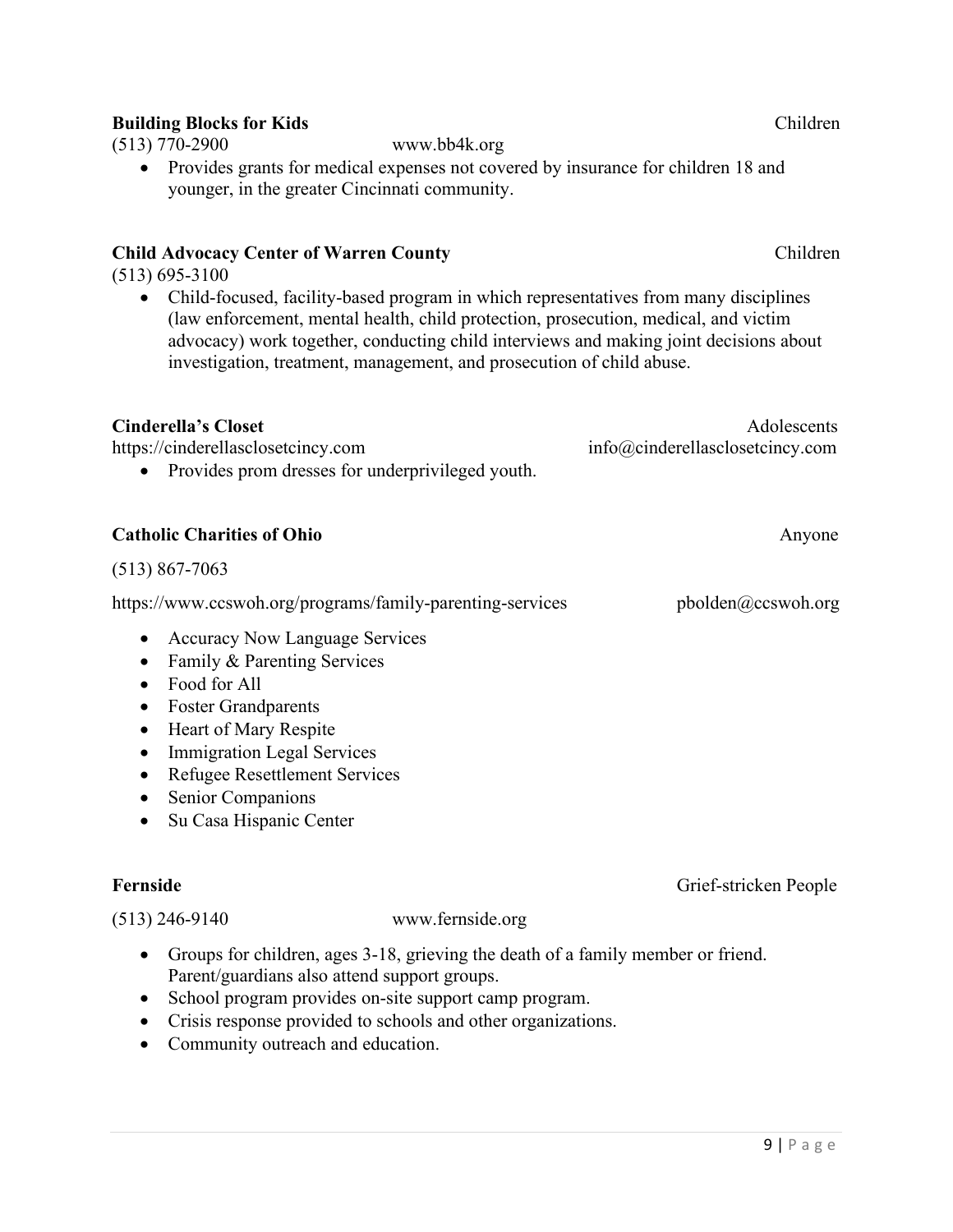#### **Good Neighbor Pharmacy Anyone Anyone Anyone Anyone**

https://www.mygnp.com/pharmacies/programs/healthy-kids-free-vitamins/

- Free vitamins to help everyone in the family thrive and grow.
- You need to use site to locate which pharmacy will serve your specific population.

#### **Hannah's Treasure Chest Children under 12, Moms**

[\(937\) 438-5039](https://www.google.com/search?gs_ssp=eJzj4tZP1zcsryoxNjRPNmC0UjWosLAwMbBIMzBItDRNMrE0T7EyqDAyTzMzs7AwMzRKNEo0MDfwEs9IzMtLzFAvVigpSk0sLi1KVUjOSC0uAQAtzhaO&q=hannah%27s+treasure+chest&rlz=1C1GCEA_enUS936US936&oq=hannah%27s+&aqs=chrome.1.69i57j46i175i199j0i67j0i20i263j0j46i175i199j0j46i175i199j46.2636j0j4&sourceid=chrome&ie=UTF-8) [https://hannahstreasure.org/](https://hannahstreasure.org/wp1/)

- Provides clothing, furniture, and toys.
- May also have maternity clothing and infant necessities.
- Warren County ESC has an account contact Charisse Marnocha [\(charrise.marnocha@warrencountyesc.com\)](mailto:charrise.marnocha@warrencountyesc.com) to set up your individual ID
	- o For paperwork:
		- Agency Name: Warren County Educational Service Center
		- Agency Alpha Code: WCESC
		- Agency ID: 7030

#### **Heavenward Farm & Horsemanship, Inc** Children & Adolescents (ages 8-16)

(513) 265-4477 [https://www.heavenwardfarm.org](https://www.heavenwardfarm.org/)

- HAPPENINGS Therapy Equine-assisted psychotherapy is an alternative to in-office counseling.
- X-Treme Horse Power group program (children ages 8-16) to develop social, emotional, and mental health successes.

#### **Imagination Library** Children 0-5

https://imaginationlibrary.com

• Free delivery of one book each month for babies up to children aged five.

#### **Ohio Means Jobs** Adolescents

#### **http://www.ohioworkforce.com**

• Job search resources, research room, resume help, etc...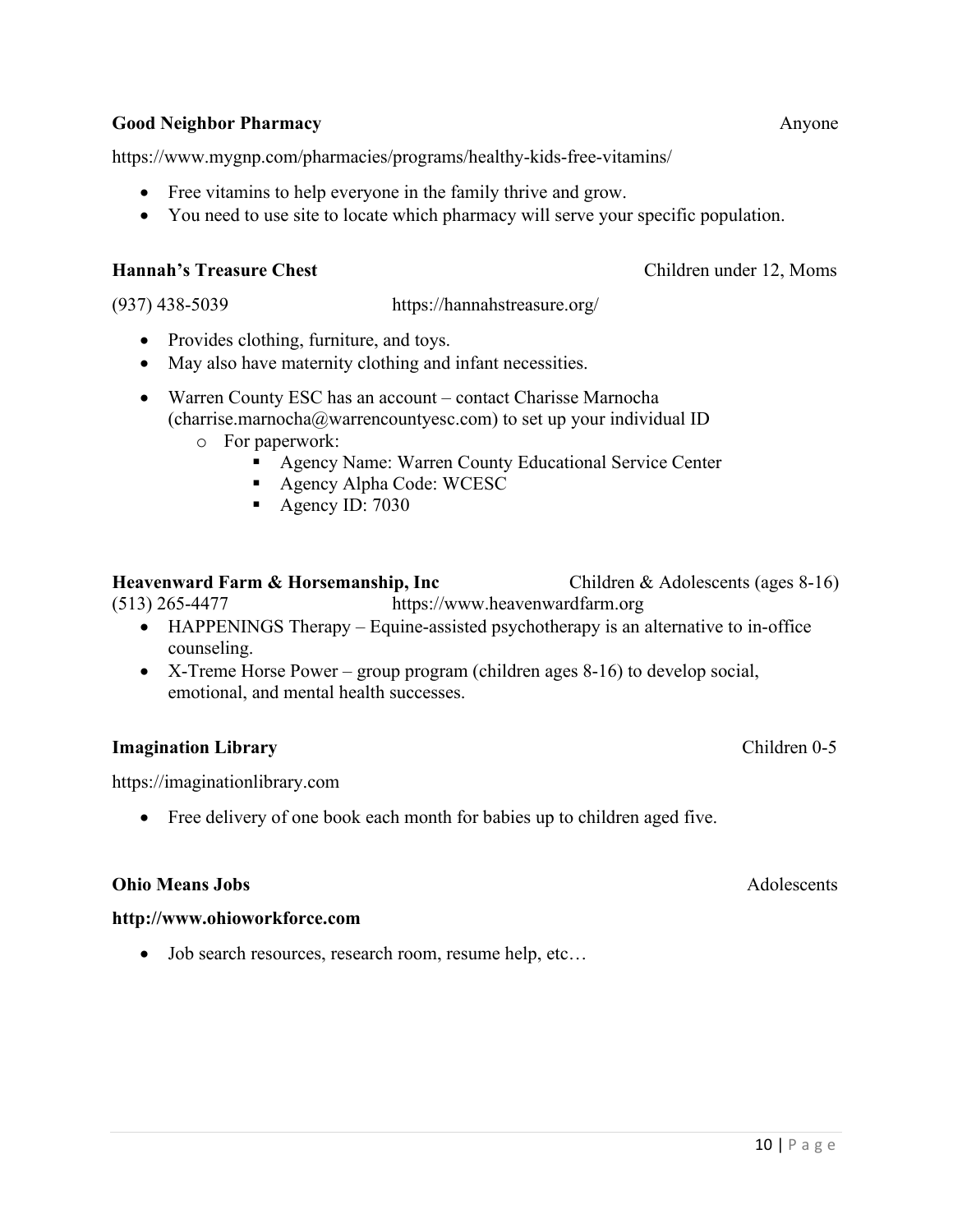#### Paige's Princesses Children

[https://www.paigesprincessrun.com](https://www.paigesprincessrun.com/)

• Up to \$2,500 grants provided to pediatric patients with life-long disabilities. Grants will be used to fund adaptive equipment or therapeutic services to enhance the quality of life, mobility, and independent function.

| <b>The Parent Project</b> | Parents & guardians of pre-teens and teens |
|---------------------------|--------------------------------------------|
| $(937)$ 383-4441          | www.solutionscere.org                      |

• 12 week program designed to develop new communication and intervention skills to reduce home conflict.

#### **Parents and Teachers as Allies (NAMI of SW Ohio)** Families

(513) 251-3500 [www.namiswoh.org](http://www.namiswoh.org/) [info@maiswoh.org](mailto:info@maiswoh.org)

• 2-hour in-service on how to identify the early warning signs of mental illness in young people.

#### Parker's Purpose **Children & Adolescents**

[www.parkerspurpose.net](http://www.parkerspurpose.net/)

• Monetary assistance (up to \$1,000) for families with a minor with a life-altering illness or disability in an immediate financial crisis due to unforeseen medical expenses.

| <b>PLAN of Southwest Ohio</b> |                    | Children, Adolescents, & Families |
|-------------------------------|--------------------|-----------------------------------|
| $(513)$ 821-6111              | www.planswohio.org | plansofsoutheastoh@fuse.net       |

- Direction, planning, and resources for individuals with disabilities and their families.
- 

| <b>Safe Families for Children</b> | Biological Parents or legal guardians |
|-----------------------------------|---------------------------------------|
|                                   |                                       |

(513) 587-1945 [www.safe-families.org](http://www.safe-families.org/)

• Places children in trained volunteer host families during times of parental crisis.

| <b>Shoe Shine Mission</b>       |                           | Anyone                |
|---------------------------------|---------------------------|-----------------------|
| $(513)$ 282-9600 – general line | $(513)$ 282-2664 – Debbie | $(513)$ 932-3335 –Meg |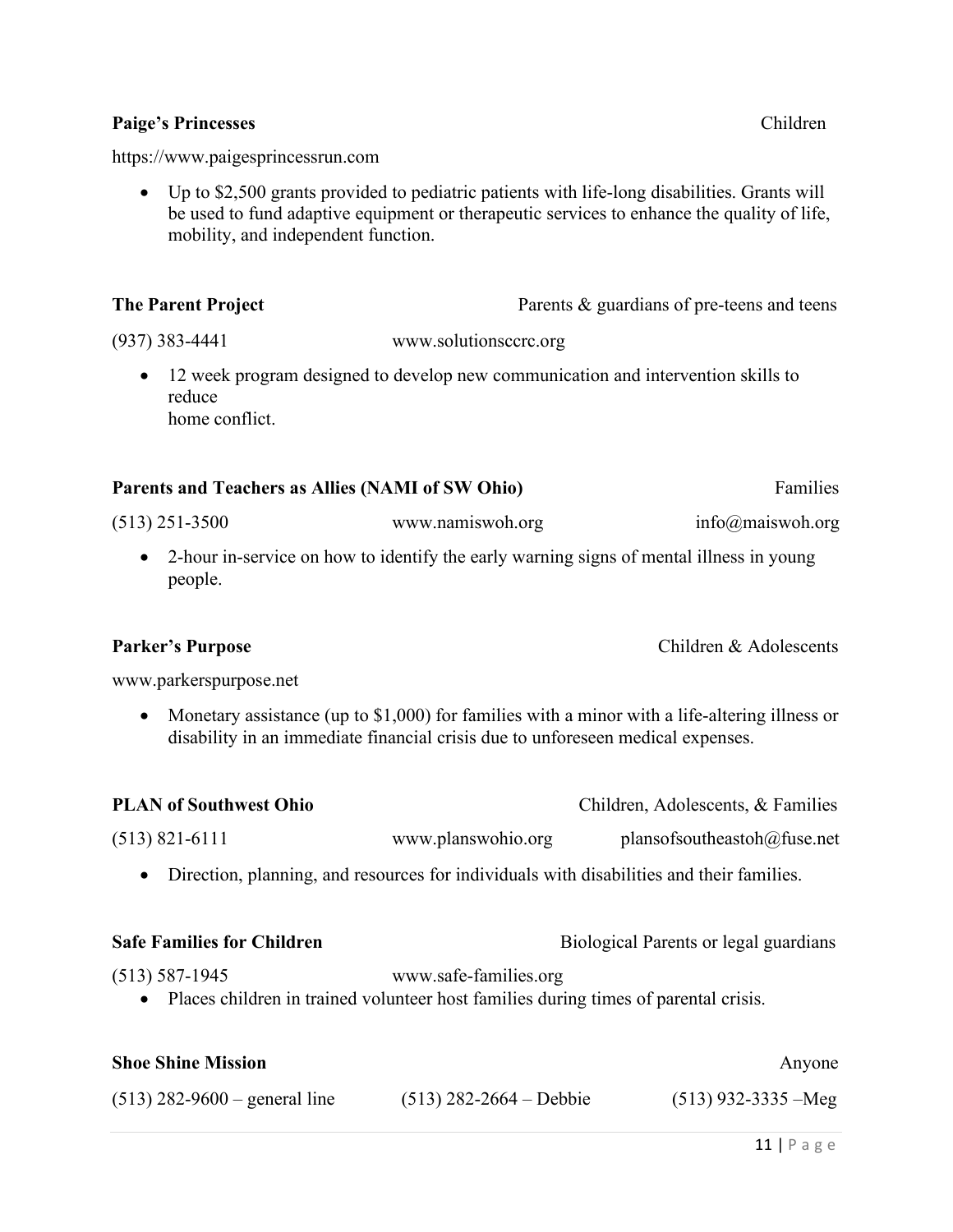#### $12$  | Page

<http://tabithasclosetinc.org/> [tabithasclosetinc@gmail.com](mailto:tabithasclosetinc@gmail.com)

• Clothing, maternity items, baby items

### **United Way** Anyone

<https://uwwcoh.org/>

• School readiness, financial responsibility, workforce development, & health and wellness

### **Warren County Community Services/Family Services** Families

(513) 695-2100 [www.wccsi.org](http://www.wccsi.org/)

- Emergency Services Certified Family Development Specialists assist households with utility and rent vouchers for those facing eviction or shut off. Assistance varies and is individualized.
- Medication Assistance Program (MAP) MAP helps individuals obtain no cost or reduced rate prescriptions to assist low income, uninsured individuals.

#### **Warren County Educational Service Center**  Anyone **Anyone**

(513) 695-2900 [www.warrencountyesc.com](http://www.warrencountyesc.com/) [Kathie.macneil@warrencountyesc.com](mailto:Kathie.macneil@warrencountyesc.com)

- Help Me Grow provides services to parents of infants and toddlers with developmental delays.
- Early Intervention & Home Visiting Services from pregnancy to three years
- Coordinated Care provides intensive support coordinating in-home support, therapy, and school collaboration.
- Parent Success education for parents of children teens with behavior problems. Free program funded by the Ohio Children's Trust Fund using Active Parenting Now.

#### Warren County Veterans' Services **Adult Veterans** Adult Veterans

local levels of government.

(513) 695-2717 [www.co.warren.oh.us/veterans](http://www.co.warren.oh.us/veterans)

• Oversees the Veterans' Office to aid veterans, spouses, dependent children, and surviving spouses; as well as to assist veterans in obtaining earned benefits from federal, state, and

**Tabitha's Closet** Parents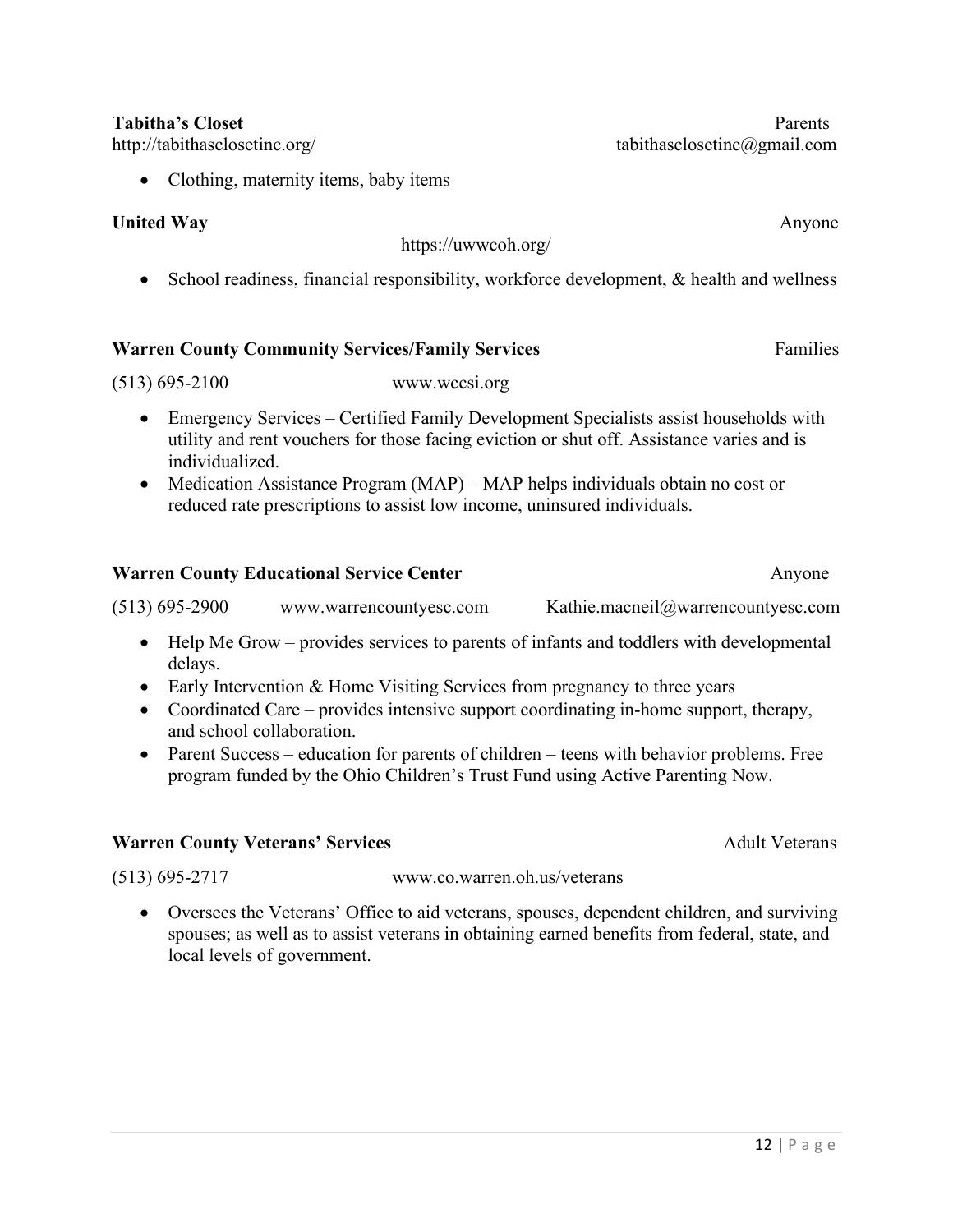## *COUNSELING* **RESOURCES**

**3C Counseling & Consulting** Children, Adolescents, & Families

| $(513)$ 409-5050                                       | www.3ccounseling.com                                                                                                                                                                                                          |                                          |
|--------------------------------------------------------|-------------------------------------------------------------------------------------------------------------------------------------------------------------------------------------------------------------------------------|------------------------------------------|
|                                                        | Mental Health Counseling & Reactive Attachment Disorder                                                                                                                                                                       |                                          |
| A Ray of Hope                                          |                                                                                                                                                                                                                               | Families & Adults                        |
| $(513)$ 409-3635                                       | www.arayofhopeservices.com                                                                                                                                                                                                    |                                          |
|                                                        | Counseling, Meditation, Support Group & Health Services                                                                                                                                                                       |                                          |
| <b>Access Counseling Services</b>                      |                                                                                                                                                                                                                               | Children, Adolescents, Adults, & Seniors |
| $(513) 649 - 8008$                                     | www. Acscounseling.com                                                                                                                                                                                                        |                                          |
| $\bullet$                                              | Children/Adolescent: Child Psychiatry, Play Therapists, Trauma Therapist, Groups,<br>School-Based Mental Health Therapy, Adult & Senior Psychiatry, ELL-friendly,<br>Addictions/Substance Abuse Therapy, & Individual Therapy |                                          |
| <b>Adolescent Substance Abuse Programs, INC (ASAP)</b> |                                                                                                                                                                                                                               | Adolescents                              |
| $(513) 792 - 1272$                                     | www.asapcincinnati.com                                                                                                                                                                                                        |                                          |
|                                                        | Outpatient rehab treating teens abusing drugs and alcohol                                                                                                                                                                     |                                          |
| <b>Agape Counseling Center</b>                         |                                                                                                                                                                                                                               | Adolescents, Families, & Adults          |
| $(937)$ 434-0540                                       | www.agapecounselingcenter.com                                                                                                                                                                                                 |                                          |
|                                                        | Mental Health Counseling & Substance Abuse Disorders                                                                                                                                                                          |                                          |

**Beckett Springs** Children, Adolescents, & Adults

- (513) 942-9500 [www.beckettsprings.com](http://www.beckettsprings.com/)
	- Children/Adolescents: Partial Hospitalization, Intensive Outpatient, Complete psychiatric evaluation and treatment, medication management. Carrie Bode is the community liaison.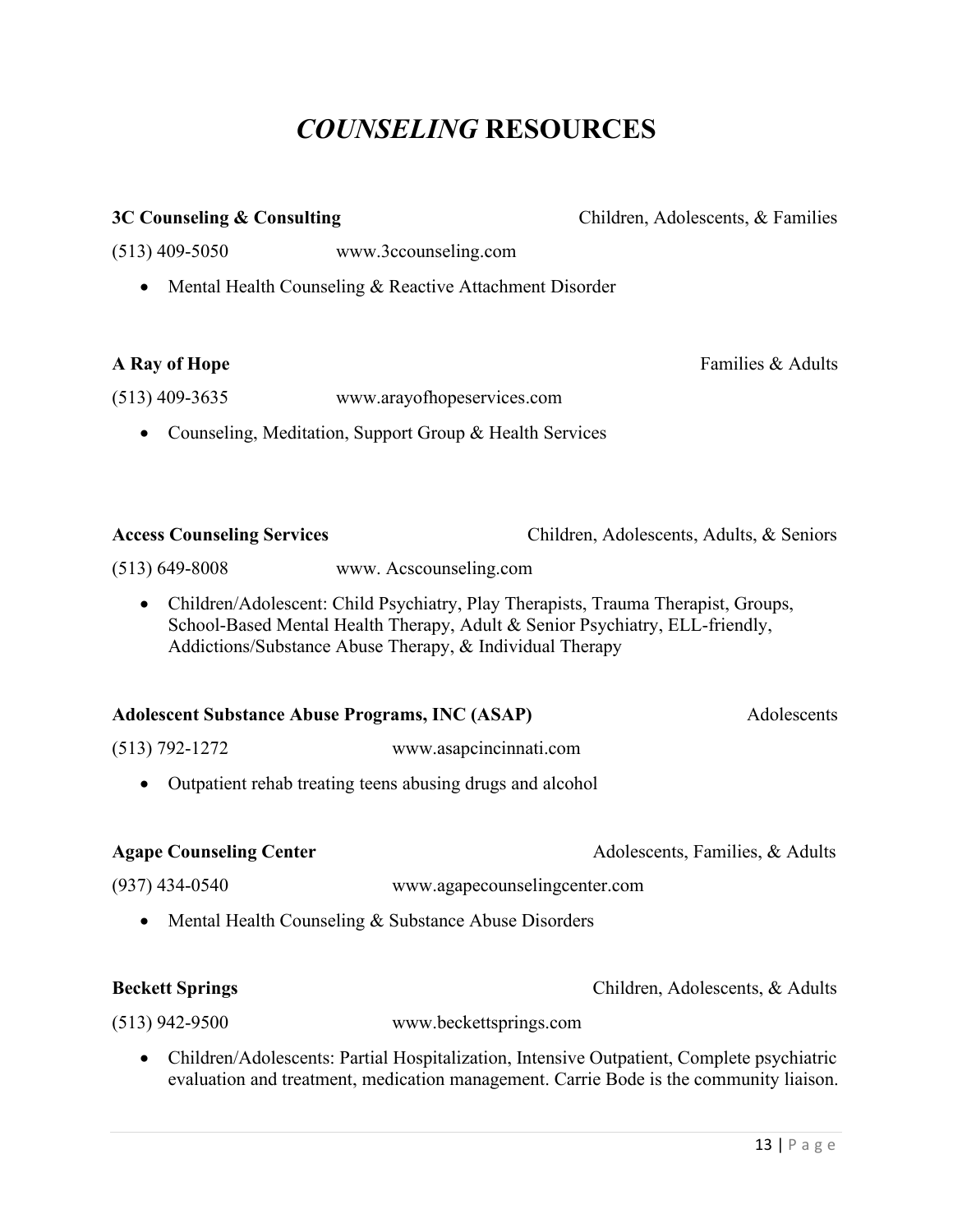#### **Cancer Family Care** Anyone

(513) 298-7794 [www.cancerfamilycare.org](http://www.cancerfamilycare.org/)

- The Center for Individual and Family Counseling Counseling for the cancer patient and family, bereavement counseling, in-home visits, educational programs
- Treehouse Children's Services For children 5-18 who have cancer, a loved one has cancer, or a loved one has passed away from cancer.
- Walking the Dinosaur Quarterly support group for children.
- Camp Courage One day camp for children 5-18 who have been touched by cancer.

#### **Centerpoint Health** Anyone

- (513) 318-1188 [www.centerpointhealth.org](http://www.centerpointhealth.org/)
	- Medical and Behavioral Health Services including: 1) screening and assessment; 2) counseling and therapy; and 3) Psychiatry

#### **Children's Diagnostic Center** Anyone

(513) 737-1247 [www.centralclinic.com](http://www.centralclinic.com/)

• Mental health counseling, substance abuse counseling, & medication management.

#### **Cincinnati Children's Medical Center** Children & Adolescents

(513) 636-9657 [www.cincinnatichildrens/org/services/p/psychiatry](http://www.cincinnatichildrens/org/services/p/psychiatry)

- Psychiatric Intake Response Center (PIRC) admission and evaluation of all psychiatric services
- Inpatient, Outpatient, and Partial Hospitalization
- Eating Disorder Clinic
- Transgender Health Clinic
- Admission and evaluation for all psychiatric services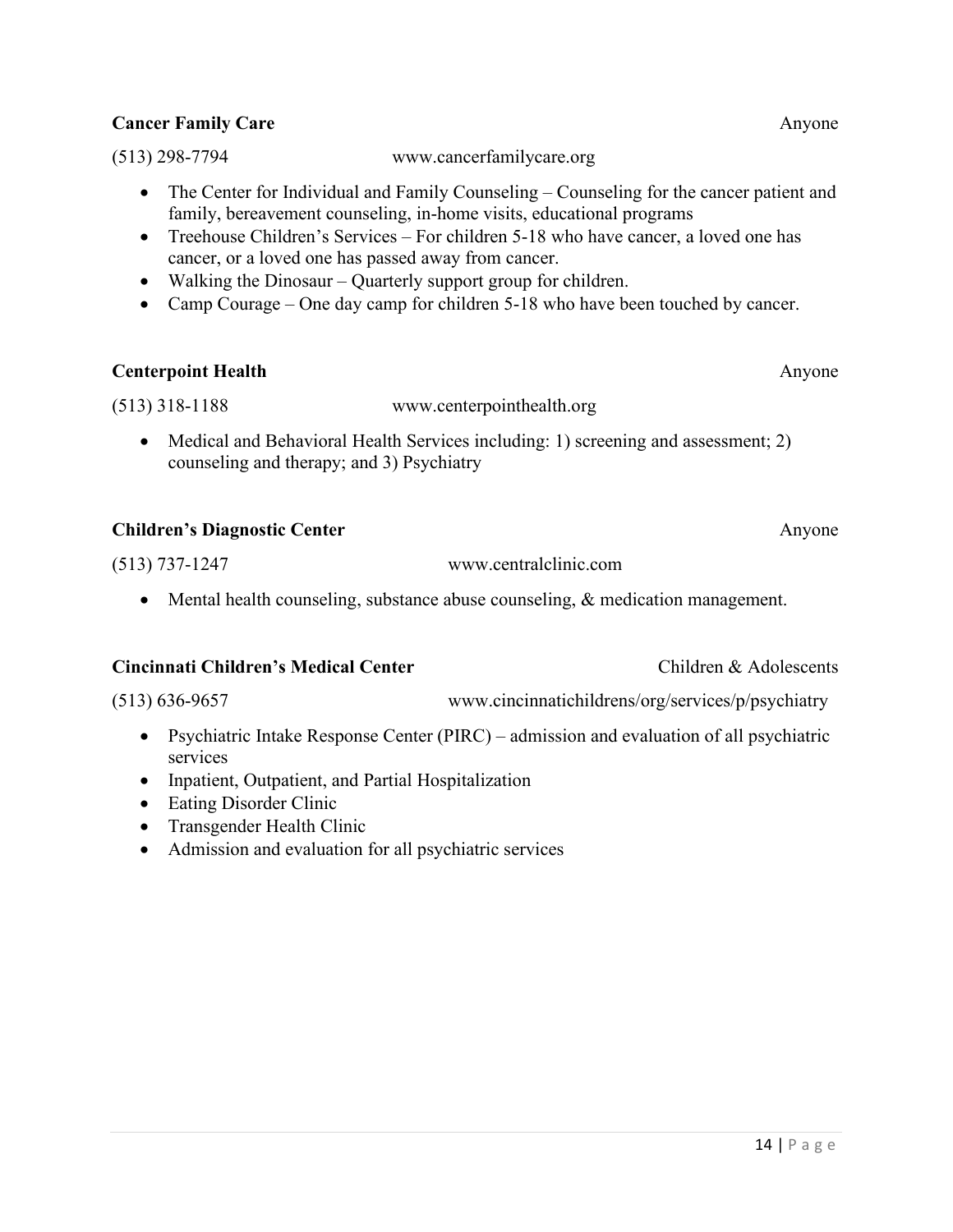| $(513)$ 770-3231                                                                                             | www.deerfieldtwpfamilycounseling.com                                                      |        |
|--------------------------------------------------------------------------------------------------------------|-------------------------------------------------------------------------------------------|--------|
| Mental health, substance abuse, and anger management.<br>$\bullet$<br>No psychiatrist on staff.<br>$\bullet$ |                                                                                           |        |
| <b>Eating Recovery Center of Cincinnati</b>                                                                  |                                                                                           | Anyone |
| $(513)$ 245-4305                                                                                             | www.eatingrecoverycenter.com                                                              |        |
|                                                                                                              | Inpatient, residential, partial, intensive, and outpatient treatment for eating disorders |        |
| <b>Focus on Youth</b>                                                                                        |                                                                                           | Anyone |
| $\bullet$<br>Pyschiatry crisis                                                                               | Trauma Focused Cognitive Behavioral Therapy, SITCAP, Family/Play Therapy, &               |        |
|                                                                                                              |                                                                                           |        |
|                                                                                                              |                                                                                           |        |

(513) 939-0300 [www.compasspointcounseling.net](http://www.compasspointcounseling.net/)

- Mental Health Counseling
- Does not accept Care Source, no psych on staff.
- **Compass Point** Adolescents/Adults

- 
- 
- 

### (513) 424-0921 [www.cbh-services.org](http://www.cbh-services.org/)

(513) 870-9108 [www.companionsonajourney.org](http://www.companionsonajourney.org/)

• Teens-In-Grief – grief support groups offered in local high schools

**Companions on a Journey Anyone** 

• Children's Mending Hearts – grief support for children ages 4-18 and their families • Adult Parenting Support Groups: Bereavement, Perinatal/Neonatal loss, Men in Grief, Young widows, New Beginnings/Living Again, and Surviving a death by suicide.

**Deerfield Township Family Counseling Center** Anyone

• Teen intervention for substance abuse.

## **Community Behavioral Health** Adolescents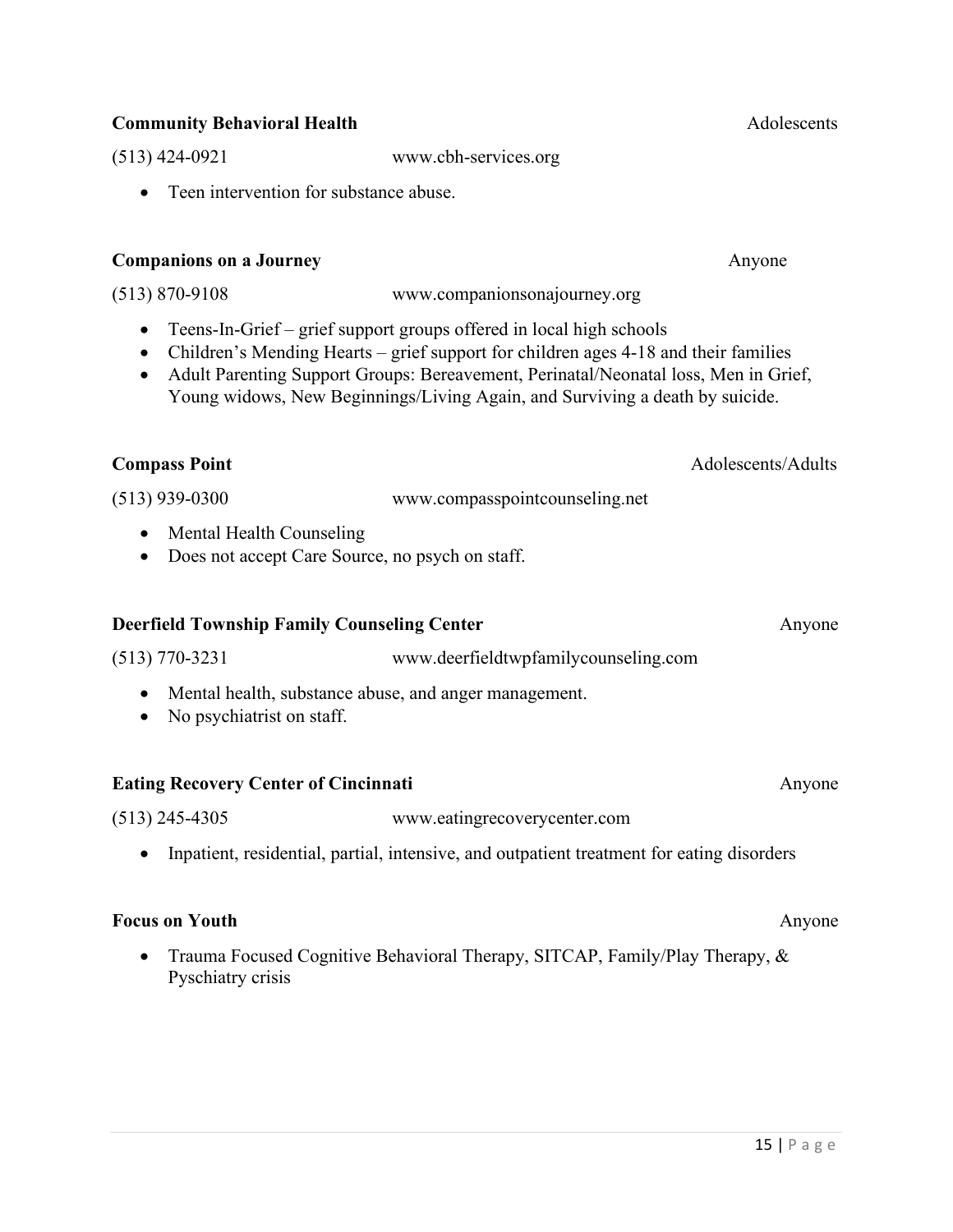## (513) 683-4673 [www.hoperestoredcounseling.com](http://www.hoperestoredcounseling.com/)

• Mental health, substance abuse, parent, and family counseling services

(513) 445-9959 [www.journey-well.com](http://www.journey-well.com/)

**Journey Well, LLC** Anyone

## **LeeSide Wellness** Anyone

Individual counseling

(513) 204-1910 [www.leesidewellness.com](http://www.leesidewellness.com/)

• Mental health counseling

health, and sex offender risk.

• Medication management

#### **Lifeway Counseling Centers Adolescents, Adults, & Families**

(513) 769-4600 [www.lifewaycenters.com](http://www.lifewaycenters.com/)

- Mental health counseling
- Substance use disorder counseling

### **Lindner Center of Hope** Adolescents & Adults

(513) 536-4673 [www.lindnercenterofhope.org](http://www.lindnercenterofhope.org/)

• Outpatient consultation and therapy

- Proximi Recovery Eating Disorder program
- Williams House Adolescent long-term inpatient treatment (513) 536-0537
- Acute inpatient care, residential/outpatient treatment, life skills coaching, eating disorder treatment
- Operation HOPE Support group for mothers (and families) who have lost a loved one through military service.
- Support groups for adults: gambling, eating disorders, Obsessive Compulsive Disorder (OCD), SMART recovery, and NAMI connections.

• Group assessments: alcohol/drug, anger management, domestic violence risks, mental

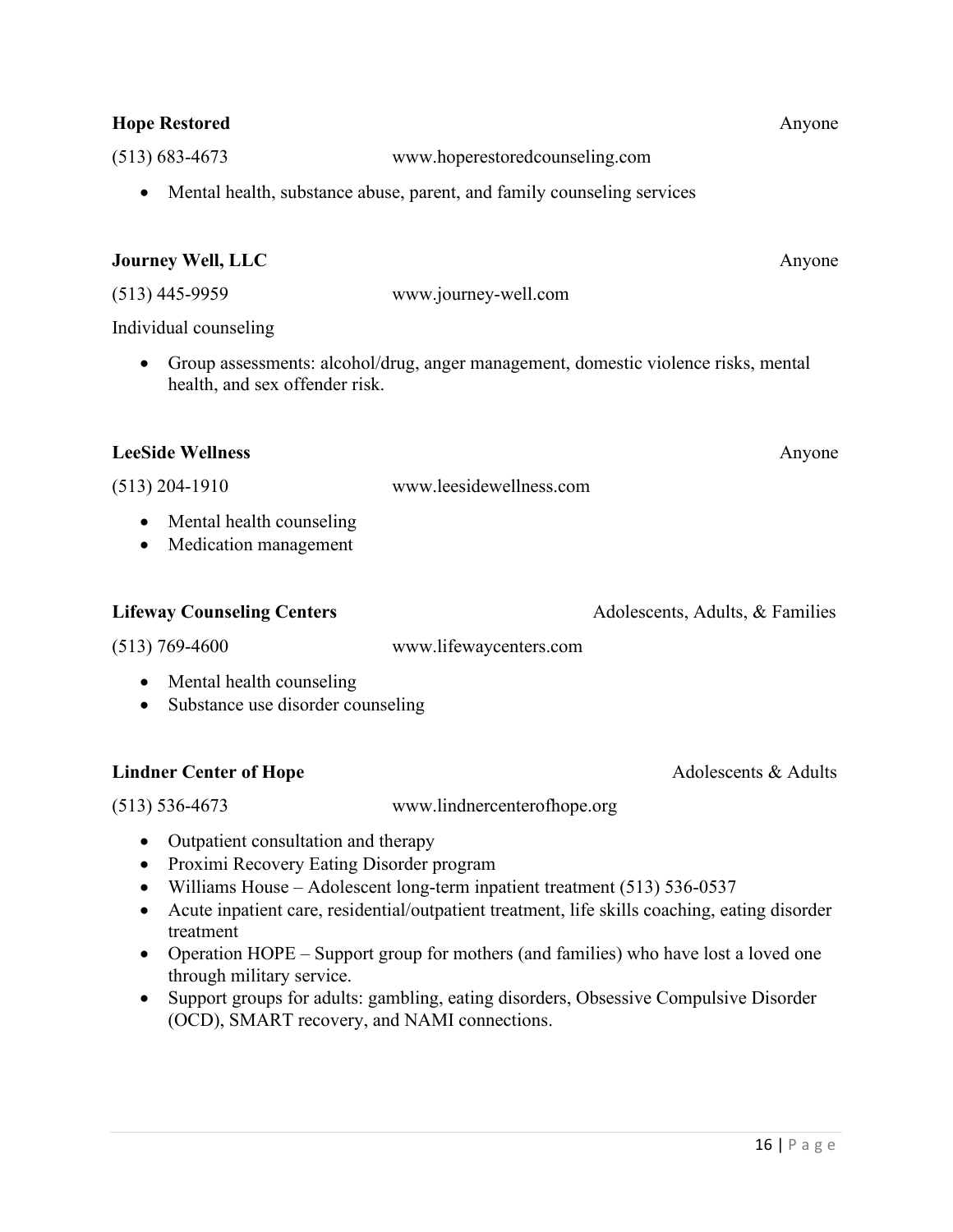| <b>Linder Center of Hope, Hope Center North</b>                                        |                                                                          | <b>Adults</b>    |
|----------------------------------------------------------------------------------------|--------------------------------------------------------------------------|------------------|
| $(513) 536 - 0050$                                                                     | www.lindnercenterofhope.org                                              |                  |
|                                                                                        | Substance abuse and addictions treatment/medication dependence treatment |                  |
| <b>Mason Family Counseling and Ohio Counseling</b>                                     |                                                                          | Anyone           |
| $(513)$ 229-7900                                                                       | www.ohio-counseling.com                                                  |                  |
| Mental health counseling<br>٠<br>Play therapy<br>$\bullet$<br>No psychiatrist on staff |                                                                          |                  |
| <b>NYAP</b>                                                                            |                                                                          | $(877)$ 692-7226 |
| https://www.nyap.org/what-we-do/<br><b>Behavioral health services</b>                  |                                                                          |                  |
| <b>Sandy Hook Promise (SOS – Signs of Suicide)</b>                                     |                                                                          | School Kids      |
|                                                                                        | www.sandyhookpromise.org                                                 |                  |
| Know the signs to prevent violence                                                     |                                                                          |                  |
| <b>Serenity Counseling for All Ages, Inc.</b>                                          |                                                                          | Anyone           |
| $(513)$ 793-3661                                                                       | www.serenitycounselingforallages.com                                     |                  |
| Mental health counseling                                                               |                                                                          |                  |

• Play therapy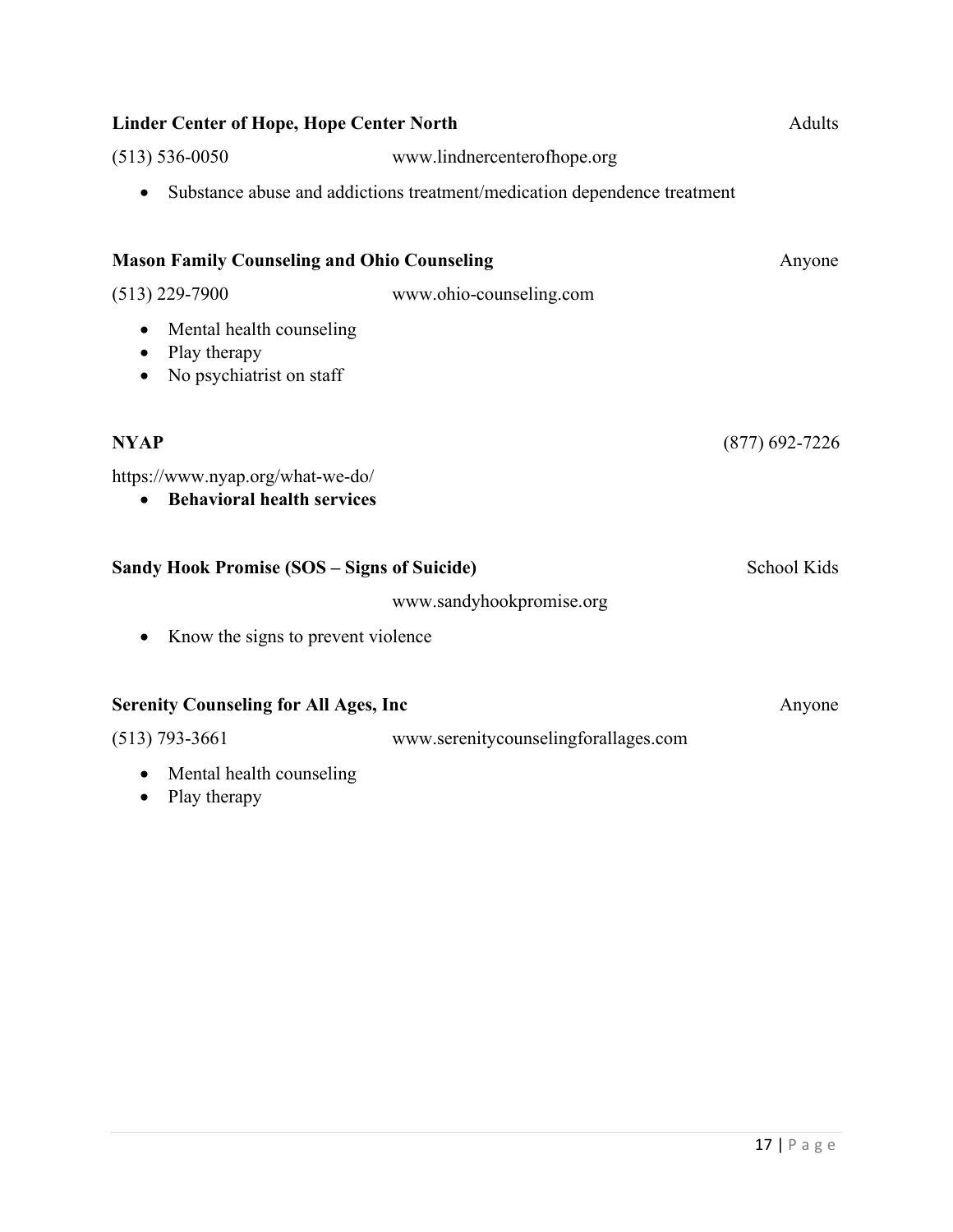#### **SOLUTIONS Community Counseling & Recovery Centers Anyone** Anyone

(513) 228-2551 [www.solutionsccrc.org/services](http://www.solutionsccrc.org/services)

- School/Office-based therapy, intensive home-based therapy, outpatient mental health counseling, & substance abuse counseling
- Transition-Aged Youth Program
- Parents and Children Together (PACT) provides specialized trauma focused CBT to children who have experienced traumatic abuse.
- Prevention services for community and school organizations (mental health, tobacco, alcohol, other drugs, etc…)
- Same Day Access provides same day assessment for behavioral health concerns. Paperwork online.
- Early Childhood Consultation observation and screening, mentoring, planning education, and connection to community resources.

#### **South Community Positive Health Options** Anyone

(937) 293-8300 [www.southcommunity.com](http://www.southcommunity.com/)

- Prevention, integrated health, psychiatric services
- Individual & Family counseling

#### **SYMATREE** Anyone

- (513) 399-8870 [www.symatreecounseling.com](http://www.symatreecounseling.com/)
	- Therapy for children, adolescents, and young adults with an expertise in trauma.
	- Family and Parent counseling.

#### **Talbert House** Anyone

(513) 932-4337 [www.talberthouse.org](http://www.talberthouse.org/)

- Same Day Appointments.
- Mental health/substance/medication abuse outpatient and case management.
- Camp Possible therapeutic summer camp for children struggling with behavioral/mental health issues.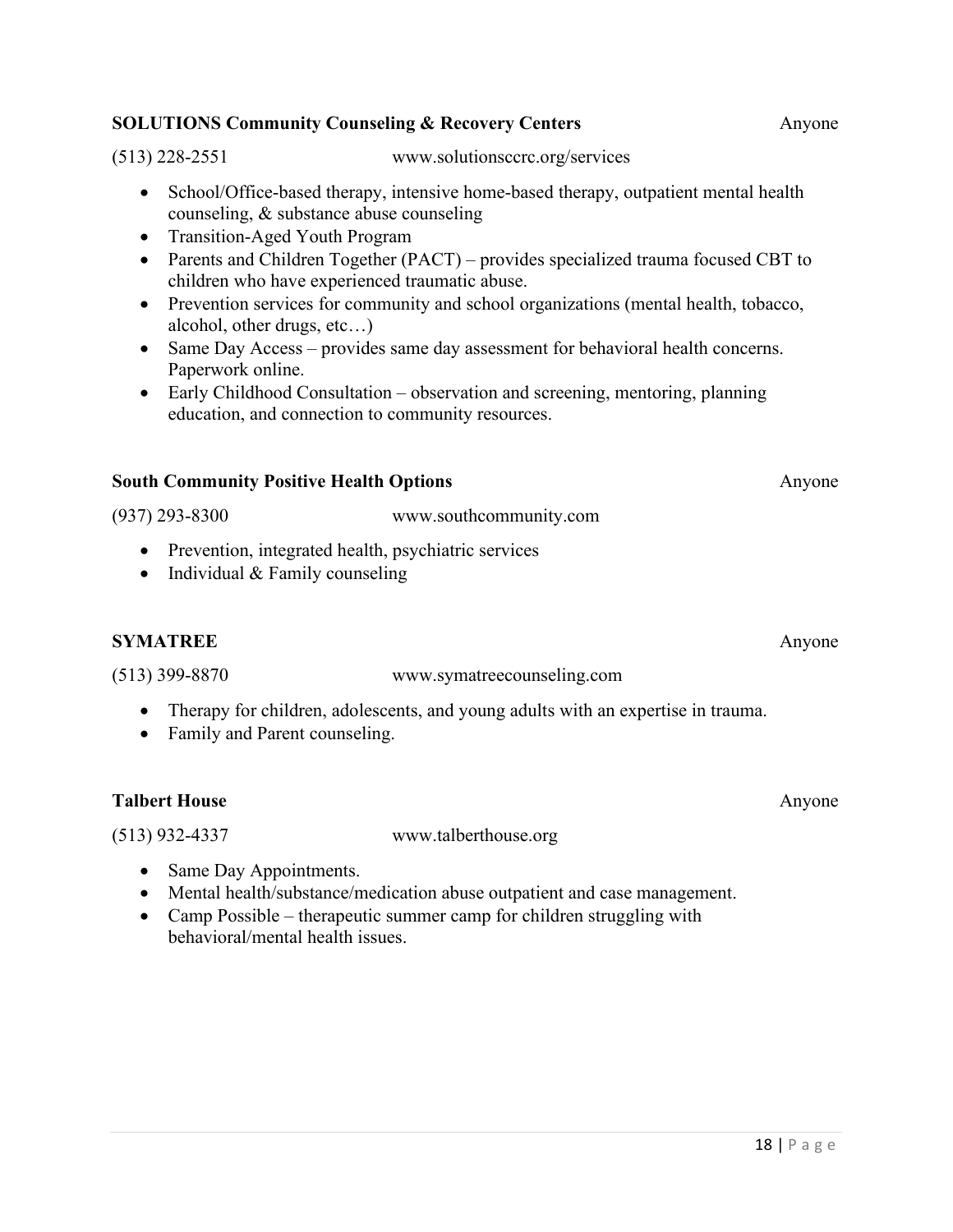| The Counseling and Cooperative Parenting Center of Ohio                                                                                                                                                                                                                                                                                  |                                                                             | Anyone |
|------------------------------------------------------------------------------------------------------------------------------------------------------------------------------------------------------------------------------------------------------------------------------------------------------------------------------------------|-----------------------------------------------------------------------------|--------|
| $(513)$ 229-8980                                                                                                                                                                                                                                                                                                                         | www.ccpc-ohio.com                                                           |        |
| ٠<br>Psychological testing<br>$\bullet$<br>Child behavioral issues<br>$\bullet$<br>Substance use treatment<br>$\bullet$<br>Play therapy<br>$\bullet$                                                                                                                                                                                     | Individual, Family, Couple, Group counseling                                |        |
| <b>The Nest</b>                                                                                                                                                                                                                                                                                                                          |                                                                             | Adults |
| $(513) 507 - 7053$                                                                                                                                                                                                                                                                                                                       | www.thenestrh.org/mission                                                   |        |
| $\bullet$                                                                                                                                                                                                                                                                                                                                | Safe and nurturing environment for health, sobriety, and a purposeful life. |        |
| <b>Violence Free Coalition</b>                                                                                                                                                                                                                                                                                                           |                                                                             | Anyone |
| $(513) 695 - 1185$                                                                                                                                                                                                                                                                                                                       | www.violencefreecoalition.org                                               |        |
| $\mathbf{D}\mathbf{O}(\mathbf{W}/\mathbf{P}\mathbf{D})$ $\mathbf{C}$ $\mathbf{1}$ $\mathbf{1}$ $\mathbf{1}$ $\mathbf{1}$ $\mathbf{1}$ $\mathbf{1}$ $\mathbf{1}$ $\mathbf{1}$ $\mathbf{1}$ $\mathbf{1}$ $\mathbf{1}$ $\mathbf{1}$ $\mathbf{1}$ $\mathbf{1}$ $\mathbf{1}$ $\mathbf{1}$ $\mathbf{1}$ $\mathbf{1}$ $\mathbf{1}$ $\mathbf{1}$ |                                                                             |        |

- POWER- Sexual assault and dating violence program
- Power Up Bullying prevention and healthy relationships
- ReDo Day character education program, bullying prevention
- Teen Alliance Council (TAC) Youth leadership for violence and substance abuse program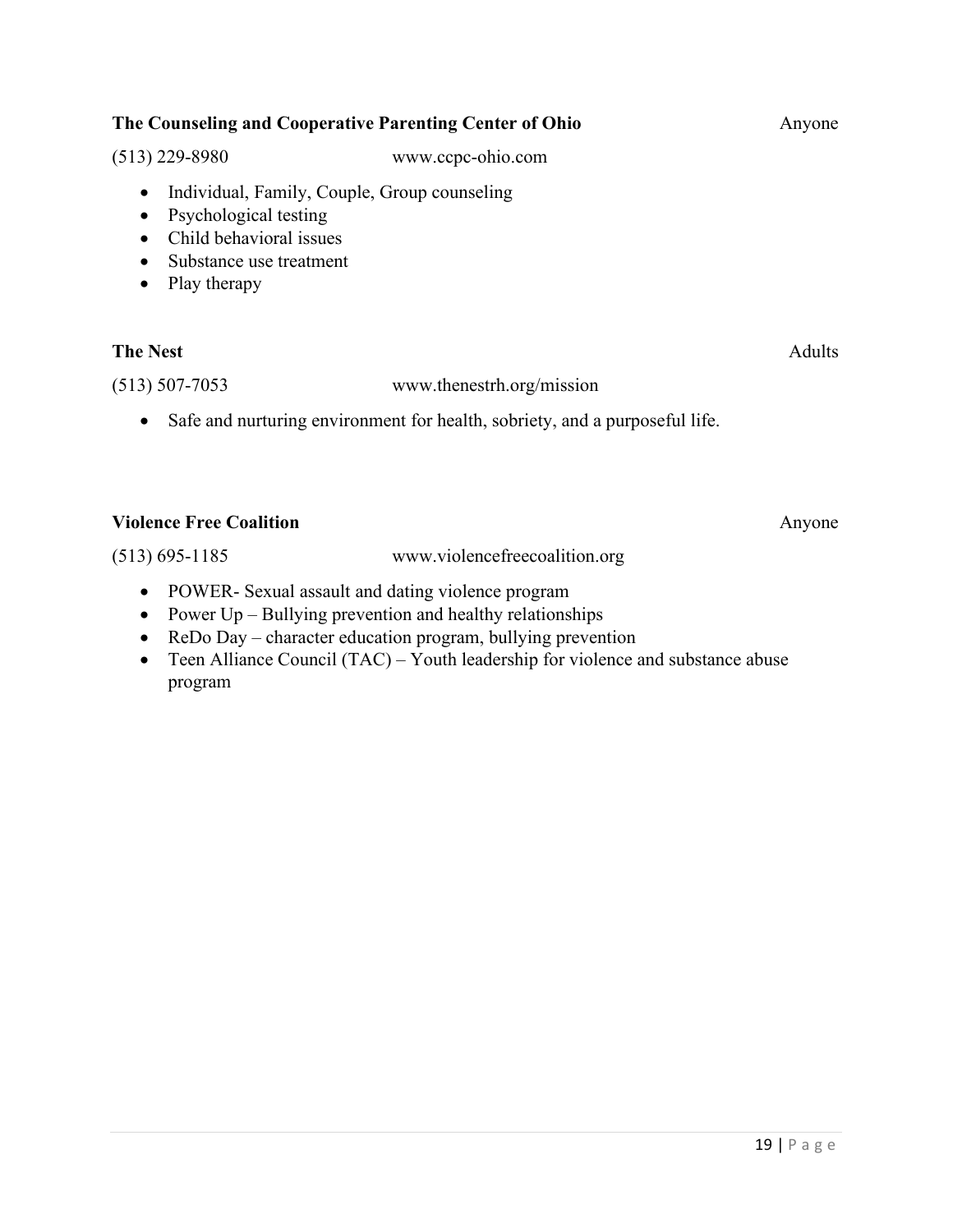## *FOOD* RESOURCES

| <b>Joshua's Place</b>              | $(513)$ 617-9099               |
|------------------------------------|--------------------------------|
| https://www.joshuasplace.cc/co-op/ |                                |
| <b>Kings Local Food Pantry</b>     | $(513)$ 494-2692               |
| www.kingslocalfoodpantry.org       | kingslocalfoodpantry@gmail.com |
| <b>Lebanon Food Pantry</b>         | $(513)$ 932-3617               |
| <b>Mason Food Pantry</b>           | $(513)$ 229-3191               |
| www.masonfoodpantry.org            | info@masonfoodpantry.org       |
| The Pantry (Franklin/Springboro)   | 937-746-7791                   |
| http://www.facswarren.org          | facspantry@gmail.com           |
| <b>Schuh Center Food Pantry</b>    | $(513)$ 779-8965               |
| www.stsusanna.org/schuhcenter      | rbolte_754@fuse.net            |
| <b>Shared Harvest</b>              | 513-874-0114                   |
| https://www.sharedharvest.org      |                                |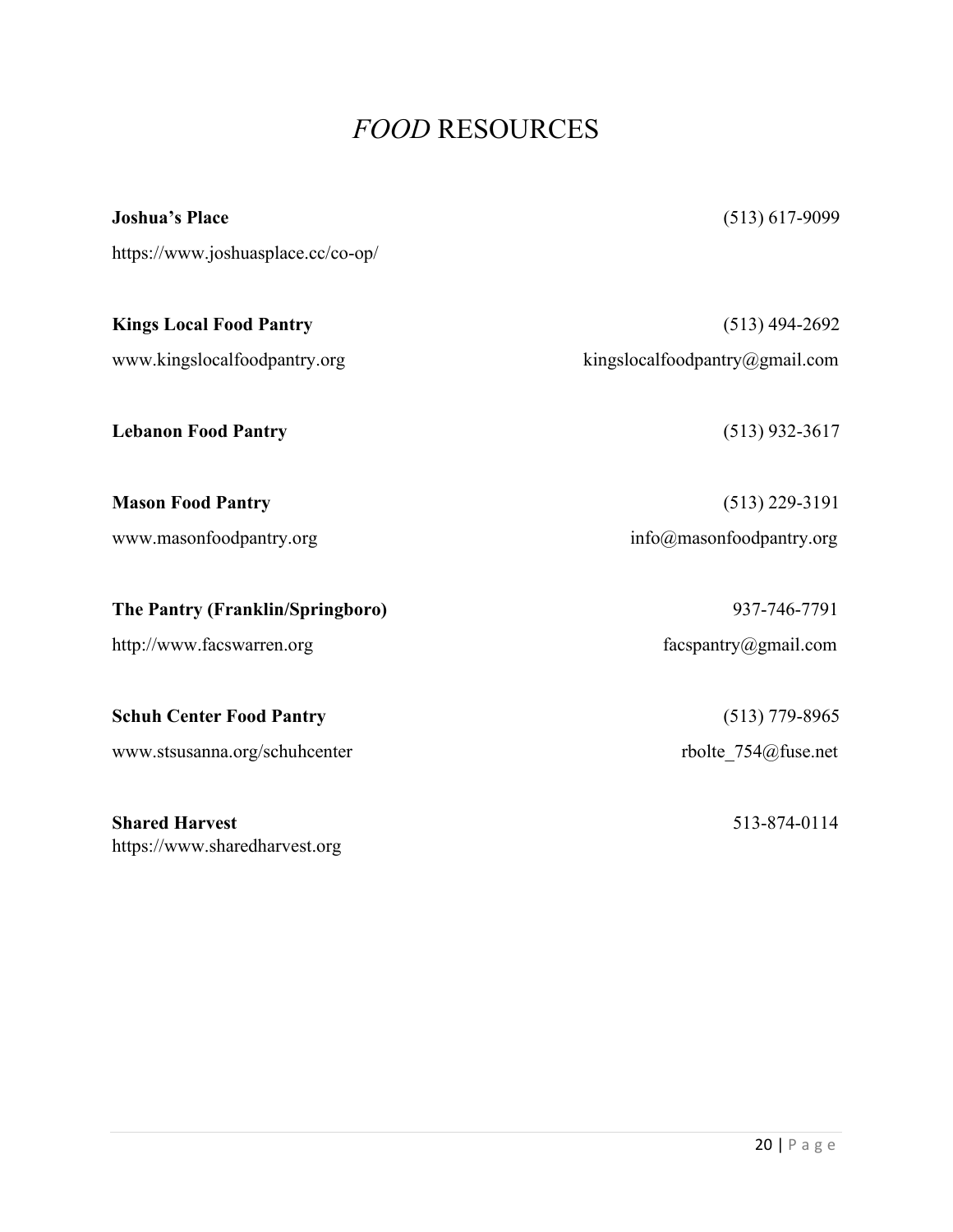## *FOSTER/KINSHIP* **RESOURCES**

#### **Beech Acres Kinship Connections** (513) 233-4846

<https://beechacres.org/kinship-connections>Kinshipreferrals@beechacres.org

• Family therapy and groups to connect families in similar situations to the community and resources available.

| <b>Bridges</b>                                                                                                  | $(513)$ 914-2971         |
|-----------------------------------------------------------------------------------------------------------------|--------------------------|
| https://agapeforyouth.com/bridges-program-provider                                                              | jslick@agapeforyouth.com |
| Extends housing and supportive care to foster youths 18-21<br>$\bullet$                                         |                          |
|                                                                                                                 |                          |
| <b>Focus on Youth</b>                                                                                           | $(513) 644 - 1030$       |
| https://focusonyouth.com                                                                                        |                          |
| <b>Behavioral Health Services</b><br>$\bullet$<br>Trauma Informed counseling and parenting support<br>$\bullet$ |                          |
| <b>Hope's Closet</b>                                                                                            | $(513)$ 773-4018         |
| https://www.hopes-closet.net                                                                                    | $reba@hopes-closet.net$  |

- Clothing, furniture, etc. for foster families
- Group activities and whole family engagement

#### **Joshua's Place**

[https://www.joshuasplace.cc/#](https://www.joshuasplace.cc/)

- WhizKids weekly tutoring between students and community members.
- Power Packs weekly food delivery for children and their families to eat over school breaks and weekends.
- Celebrate Recovery addiction counseling and weekly meetings
- Food Co-Op \$4 for \$50 worth of groceries each week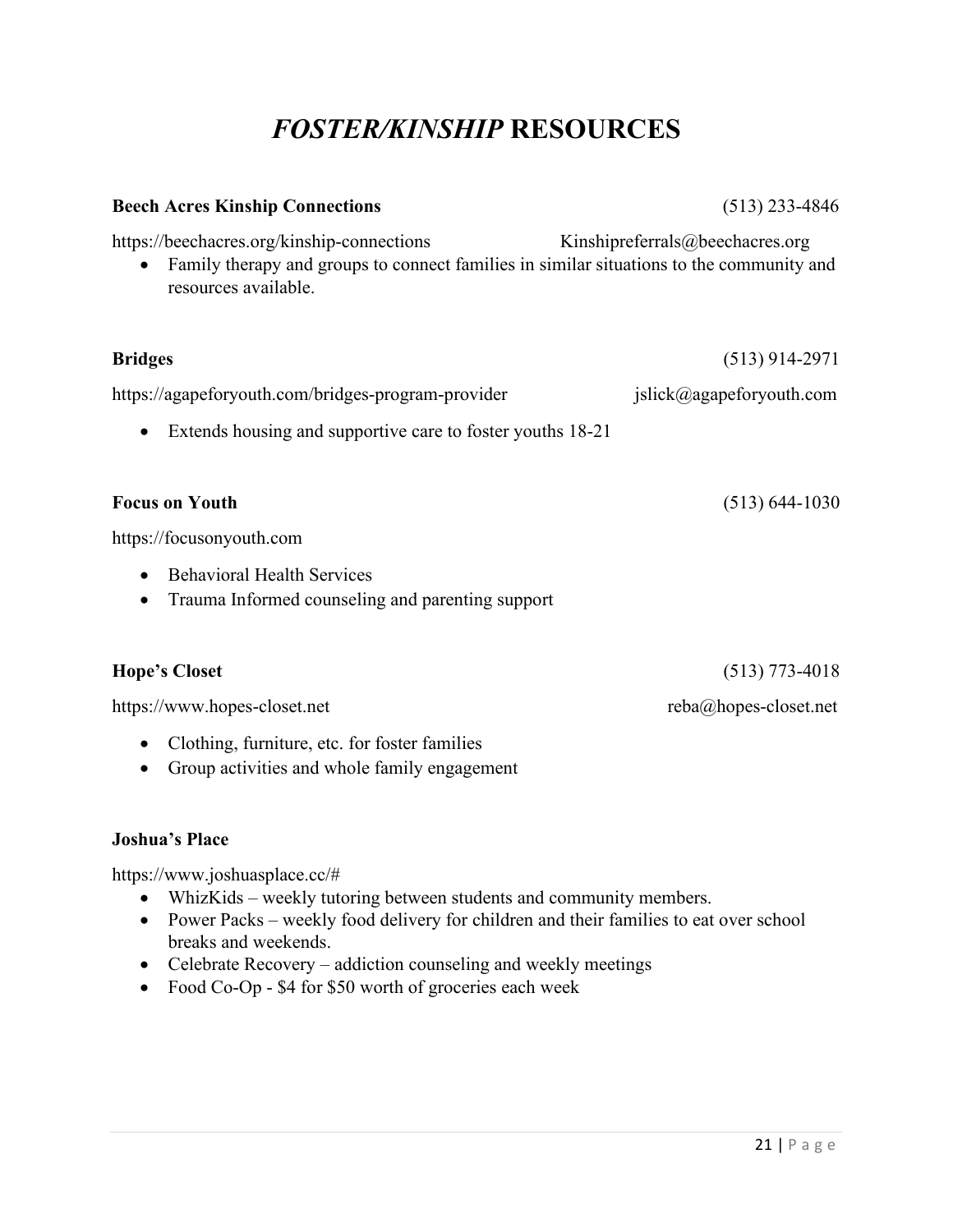#### **Kinship Cares Program** (844) OHIOKAN

<https://ohiokan.jfs.ohio.gov/our-program>[cari@kinnectohio.org](mailto:cari@kinnectohio.org)

• Statewide program to connect foster/kinship families to all available resources

#### **NECCO** (513) 252-0248

https://www.necco.org/counseling

• Mental health support specializing in foster/adoption children and families.

### **SAFY** (800) 532-7239

[https://www.safy.org](https://www.safy.org/) INFO@SAFY.ORG

- Behavior Health Therapy
- Family Preservation
- Older Youth Services
- Therapeutic Foster Care
- Out of area, but all done virtually

### **The Magnolia Resource**

[https://themagnoliaresource.org](https://themagnoliaresource.org/)

- Clothing and resource boxes.
- Free referrals and professional help for families wading through the paperwork.

### **The One Way Farm**

[http://www.theonewayfarm.org](http://www.theonewayfarm.org/)

• The resident children have been abused, abandoned, neglected, or troubled and sometimes have other disabilities. One Way Farm Children's Home tries to reunite the child and family whenever possible and coordinates family counseling if it is indicated. The One Way Farm Children's Home's primary objective is to break the present cycle of abuse or disruption and help every child to a normal and fruitful life.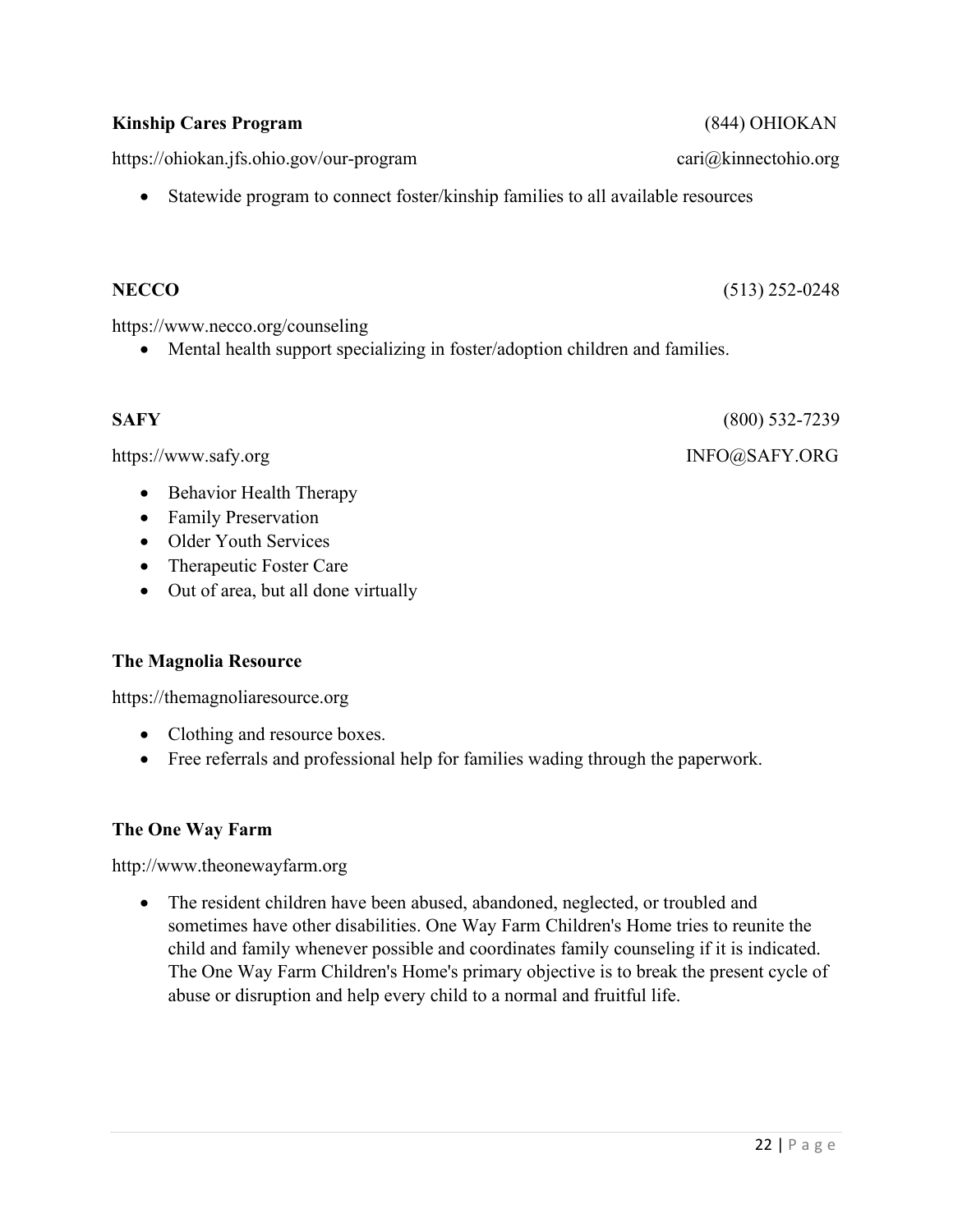### Warren County Children's Services **1988** (513) 695-1546

https://www.co.warren.oh.us/childrenservices/Care/Resources.aspx

• One-time kinship monetary support <https://www.co.warren.oh.us/childrenservices/Care/KPIApplication.pdf>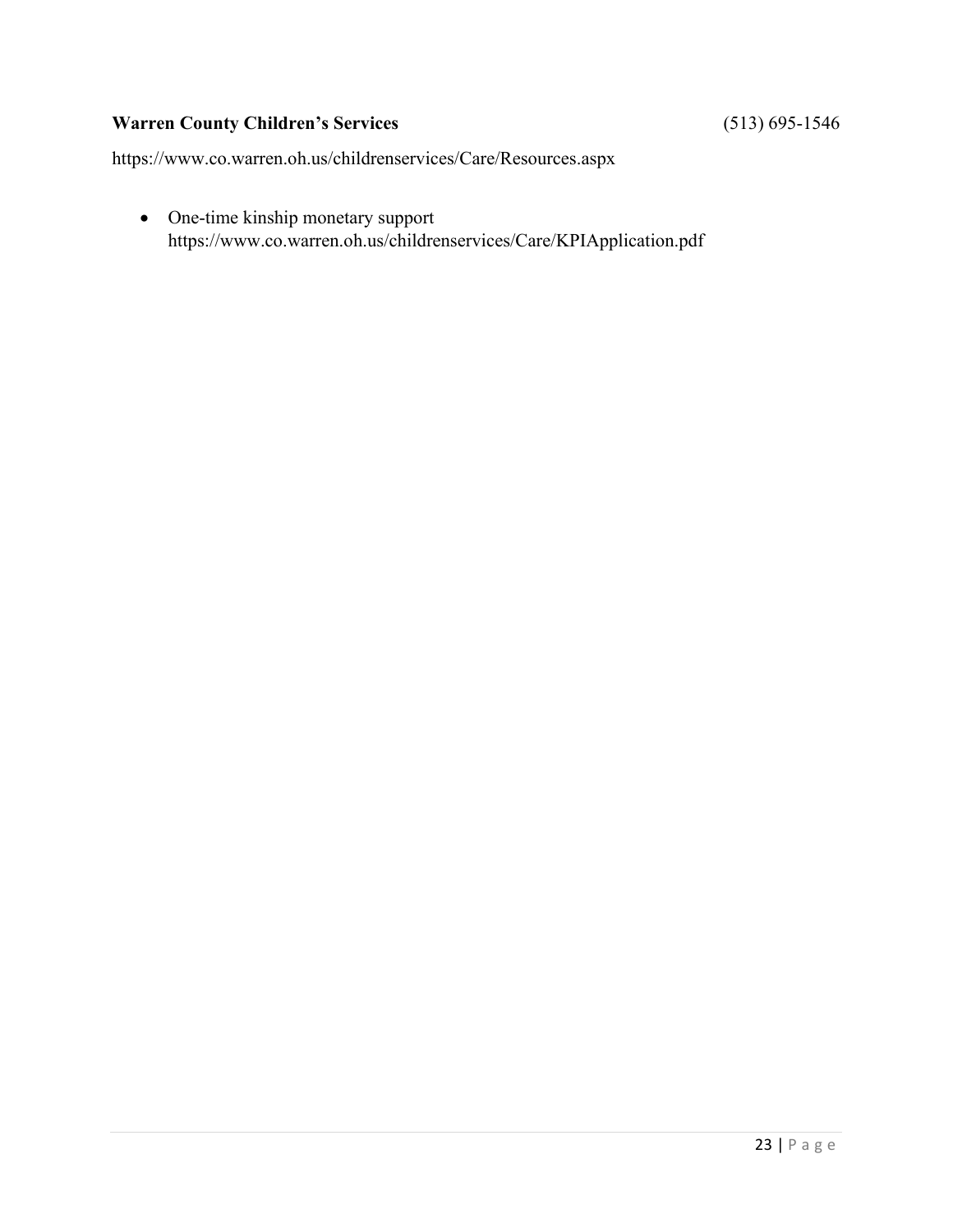## *HOMELESS* **RESOURCES**

#### **F.A.I.T.H. Emergency Services** (513) 459-8509

<http://www.faithemergencysvcs.org/ministry.html>[admin@faithm.org](mailto:admin@faithm.org)

- FAITH provides emergency relief to eligible individuals and families with:
	- o Rent
	- o Utility bills
	- o Prescription drugs
	- o Food (Kroger grocery/gas card)
	- o School clothing

## **HEAP Home Emergency Assistance Program** (800) 282-0880

https://www.development.ohio.gov/is/is\_heap.htm

• The Home Energy Assistance Program (HEAP) is a federally funded program that provides eligible Ohioans assistance with their home energy bills. This one-time benefit is applied directly to the customer's utility bill or bulk fuel bill.

| <b>Hope House Shelter for Men</b>                                                                                                                                                       | $(513)$ 424-4673             |
|-----------------------------------------------------------------------------------------------------------------------------------------------------------------------------------------|------------------------------|
| https://hhmission.org/                                                                                                                                                                  | office@hhmission.org         |
| Shelter and case-management, long-term planning<br>$\bullet$                                                                                                                            |                              |
| Hope House Center for Women & Children<br>https://hhmission.org/shelter/shelter-women-children/<br>office@hhmission.org<br>Shelter and case-management, long-term planning<br>$\bullet$ | $(513)$ 217-5056             |
| <b>Interfaith Hospitality Network</b>                                                                                                                                                   | Linda Rayburn (513) 934-5250 |
| https://ihncincinnati.org/<br>Network of faith-based shelters and food for families                                                                                                     |                              |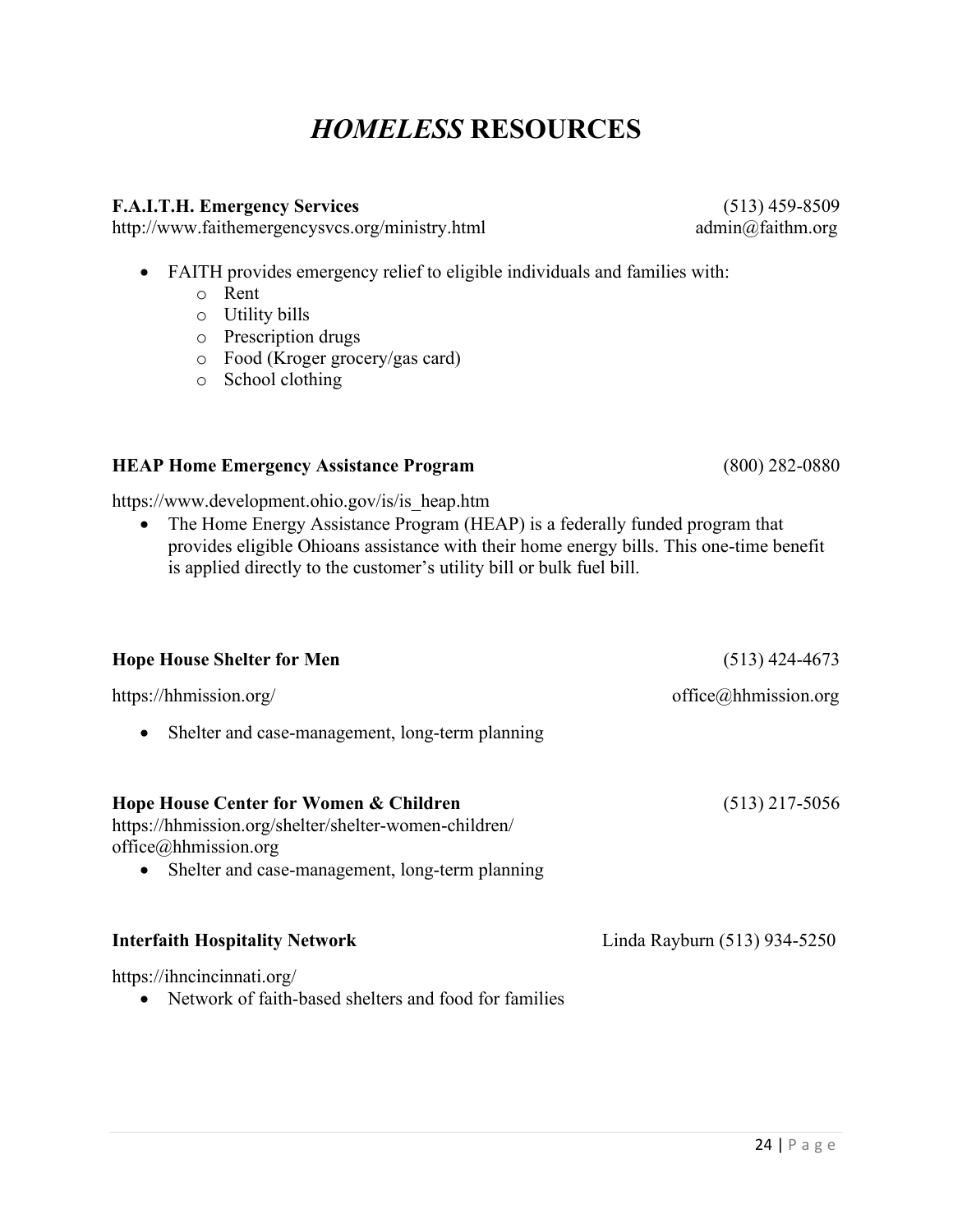| <b>Lighthouse Shaekley Center for Youth/Mecum</b><br>https://www.lys.org/                                                                             | $(513) 569 - 9500$        |
|-------------------------------------------------------------------------------------------------------------------------------------------------------|---------------------------|
| Shelter for 18-24yo motivated to change their lives<br>Will take Warren County residents, but resident provides their own transportation<br>$\bullet$ |                           |
| <b>National Runaway Hotline</b>                                                                                                                       | $(800)$ 786-2929          |
| https://www.1800runaway.org                                                                                                                           |                           |
| Forums, counseling, chat, prevention                                                                                                                  |                           |
|                                                                                                                                                       |                           |
| <b>New Housing Ohio</b>                                                                                                                               | $(513)$ 228-1801          |
| https://www.newhousingohio.org/                                                                                                                       | mail@NewHouseing Ohio.com |
| <b>Bernie's Place</b><br>Shelter for adult males located in South Lebanon<br>$\circ$                                                                  | $(513)$ 228-1801          |
| <b>Herkin House</b><br>Shelter for adult males located in Lebanon<br>$\circ$                                                                          | $(513)$ 228-1801          |
| <b>Shalom Shelter</b>                                                                                                                                 | $(513)$ 423-7821          |
| http://www.shalomhomeless.com/<br>Middletown area homeless faith-based shelter network                                                                |                           |
| <b>Warren Co. Metropolitan Housing Authority</b><br>www.warrnmha.org                                                                                  | housing@warrenmha.org     |
| Safe, sanitary, and decent affordable housing<br>٠                                                                                                    |                           |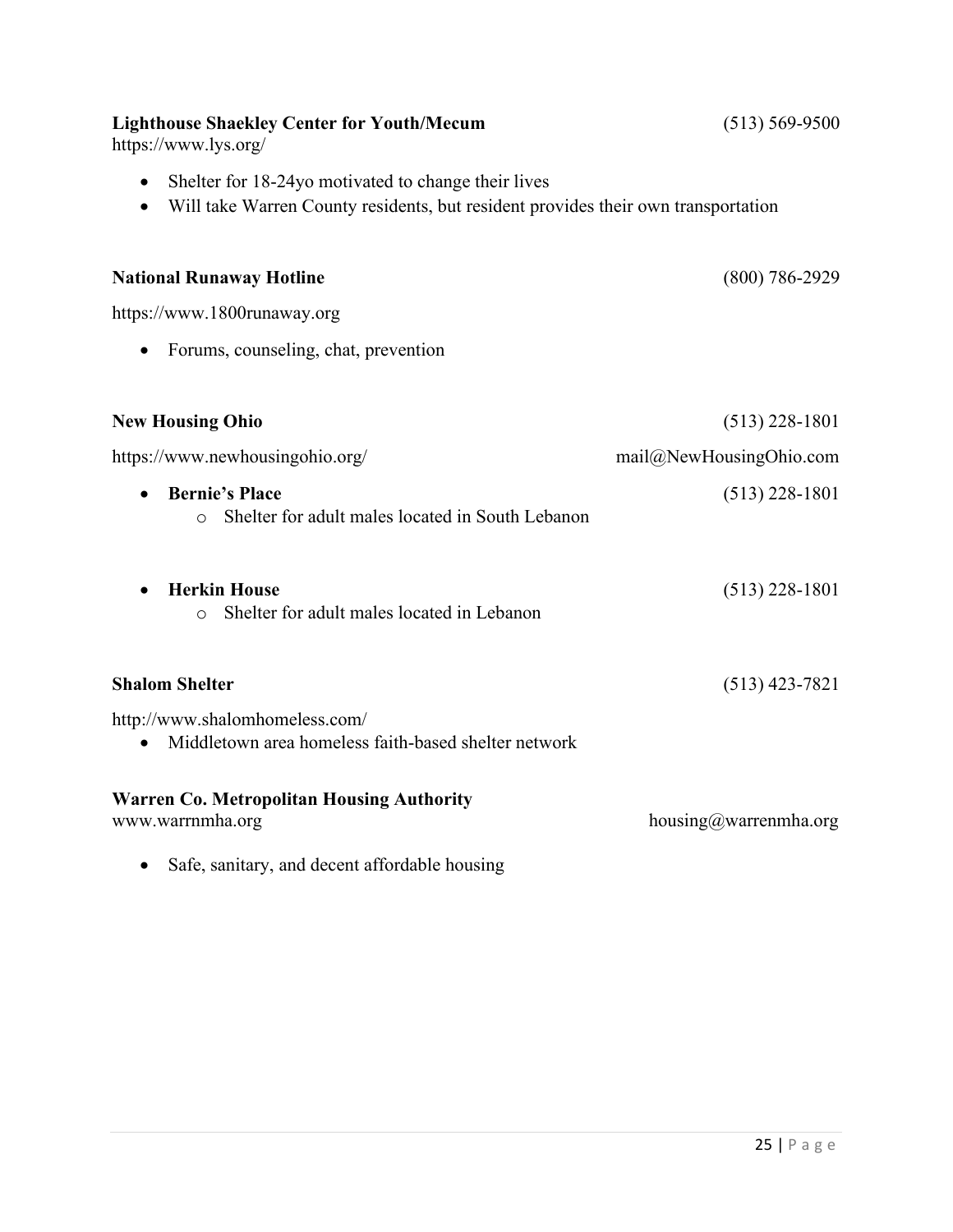## *JUSTICE-INVOLVED* **RESOURCES**

#### **Big Brothers/Big Sisters** [\(937\) 214-1703](mailto:937-214-1703/graves@bigsforkids.org)

[https://www.bigsforkids.org](https://www.bigsforkids.org/)

graves@bigsforkids.org

• Youth mentoring organization

**CASA** (513) 695-1356

[www.WarrenCountyCASA.org](http://www.warrencountycasa.org/)

• Court Appointed Special Advocates to help children in foster care have a voice.

#### **Warren County Probation Officers**

[https://www.co.warren.oh.us/probate\\_juvenile/contact.aspx](https://www.co.warren.oh.us/probate_juvenile/contact.aspx)

• Youth probation officers and regulation management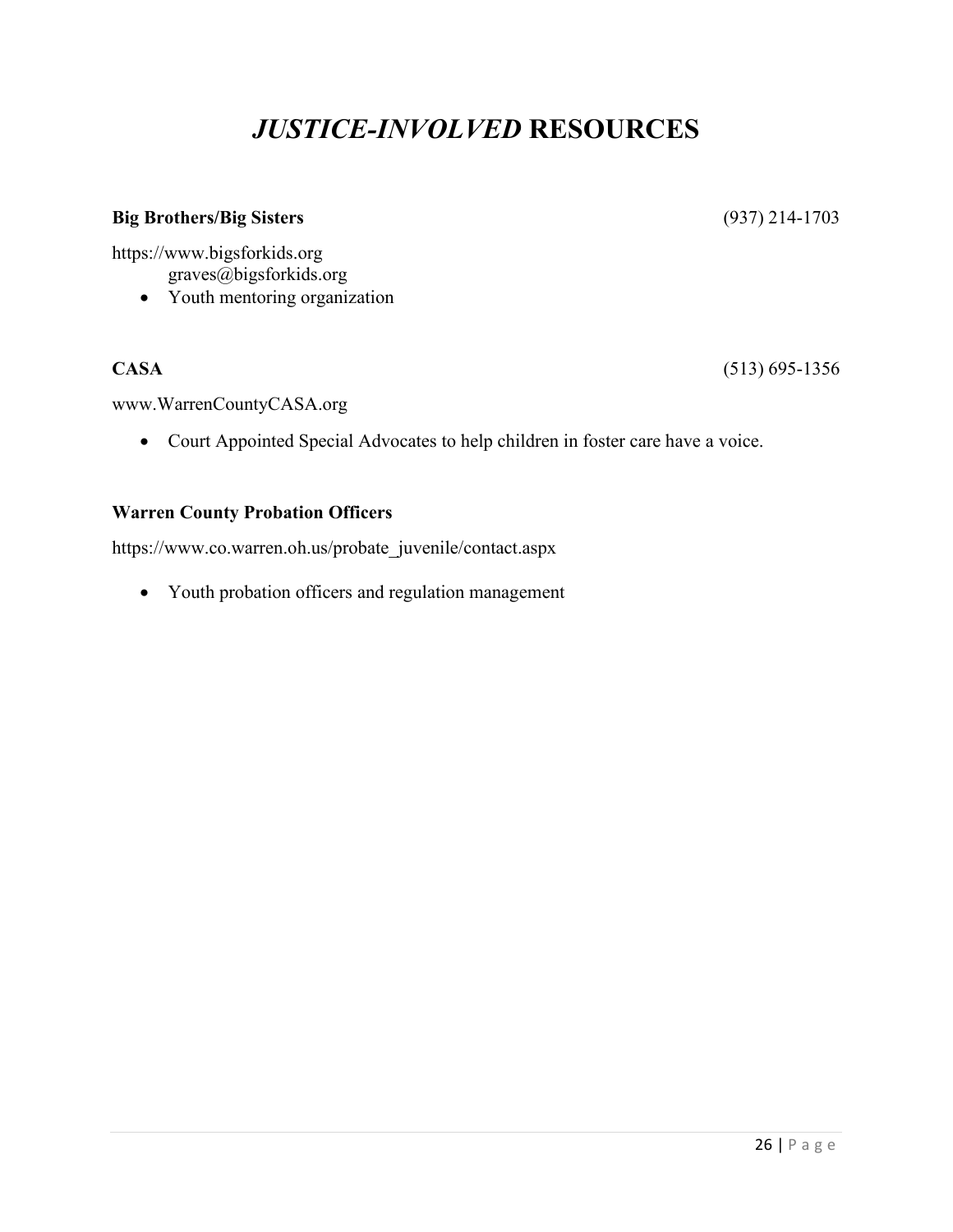## *DIFFERENT ABILITIES* **RESOURCES**

| <b>Caregiver Assist Network</b>                                                                                                  | $(513) 672 - 3834$ |
|----------------------------------------------------------------------------------------------------------------------------------|--------------------|
| https://www.ccswoh.org/programs/caregiver-assistance-network/                                                                    |                    |
| Support groups for caregivers<br>$\bullet$<br>6 week caregiver boot camp<br>Workshops<br><b>CARE</b> line                        |                    |
| <b>Easter Seals</b>                                                                                                              | $(513)$ 281-2316   |
| https://www.easterseals.com/gc/our-programs/                                                                                     |                    |
| <b>Adult Day Services/Programs</b><br>$\bullet$<br>Path to Employment<br>$\bullet$                                               |                    |
| <b>Head Start</b>                                                                                                                | $(513) 695 - 2215$ |
| https://www.wccsi.org/sitepages/PGM EARLY LEARNING.html<br>earlystart@wccsi.org                                                  |                    |
| Preparing for Kindergarten success                                                                                               |                    |
| <b>Help Me Grow</b>                                                                                                              | $(513) 695 - 2900$ |
| https://www.warrencountyesc.com/1/Department/220                                                                                 |                    |
| Evaluation, social and emotional development to children with developmental delays<br>$\bullet$<br>from birth to age three.      |                    |
| <b>May We Help</b>                                                                                                               | $(513) 834 - 6443$ |
| https://maywehelp.org/<br><b>Adaptive Equipment Swaps</b><br>Build things an individual could use to lead a more fulfilling life |                    |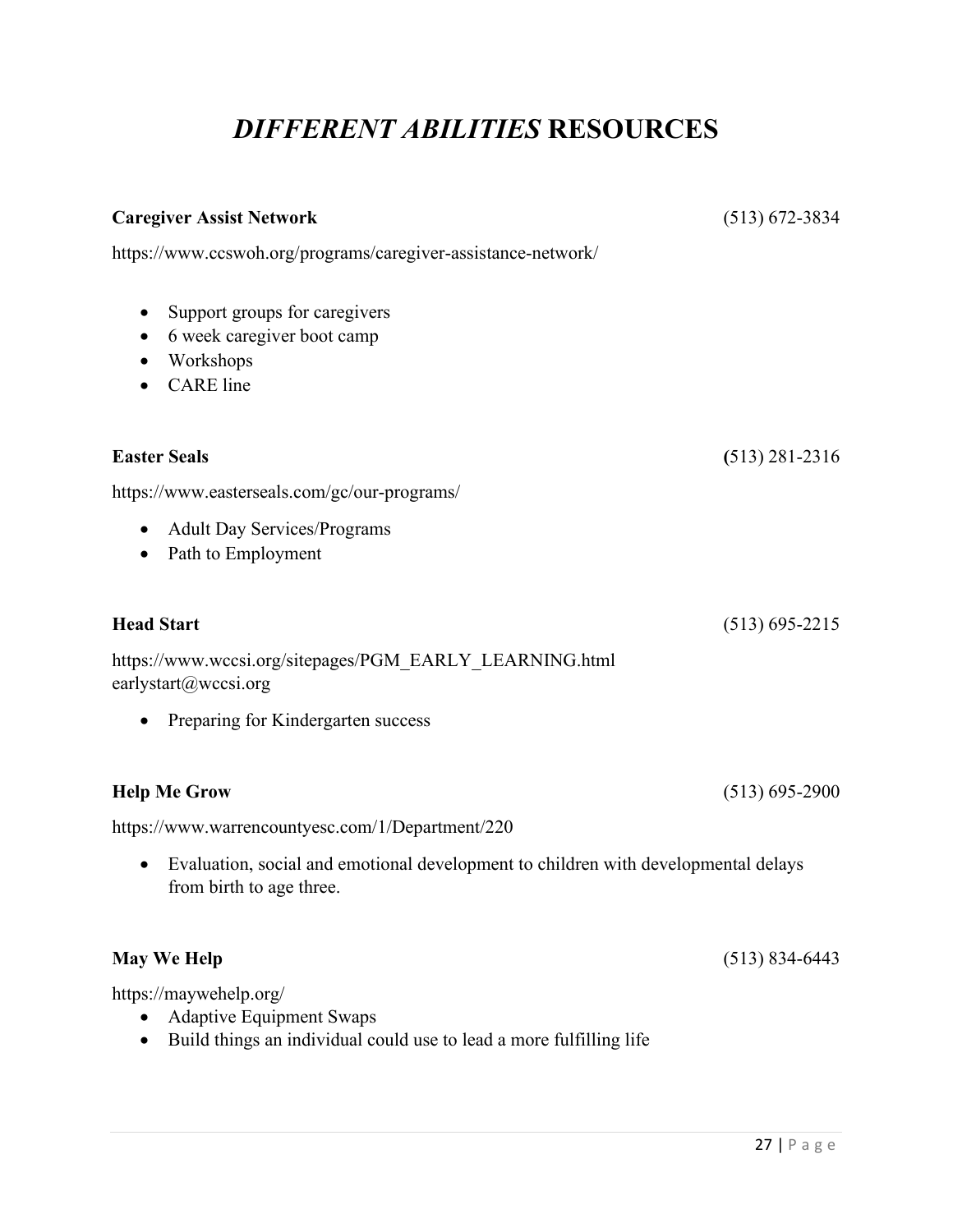#### **Production Services Unlimited** (513) 228-0126

https://psuinc.org/

• Employment and life opportunities and support

#### **Project Search** (513) 636-2516

<https://www.cincinnatichildrens.org/careers/working/diversity/project-search> [projectsearch@cchmc.org](mailto:projectsearch@cchmc.org)

- Vocational and educational services from Children's Hospital
- Must have DD, two years of high school, and 16yo+

#### **Special Olympics**

<https://sooh.org/become-an-athlete/>

• Find joy, confident, and fulfillment in your own skin

#### **Transitional Living Classroom** (513) 695-2900

<https://www.warrencountyesc.com/14/department2/tlc>

• Transition Living Classrooms actively collaborate with students, families, and multiagencies through individualized student-based planning.

### **Warren County Board of Developmental Disabilities** (513) 518-5323

<https://warrencountydd.org/>amy.spencer@warrencountydd.org

• Supports individuals and families to attain their best life

#### **Warren County Transit (**513) 695-1259

https://www.co.warren.oh.us/transit/

- Monday Friday  $6:00$ am  $6:00$ pm
- Reduced fare rate of \$1.50/each way for DD
- Rides must be prescheduled